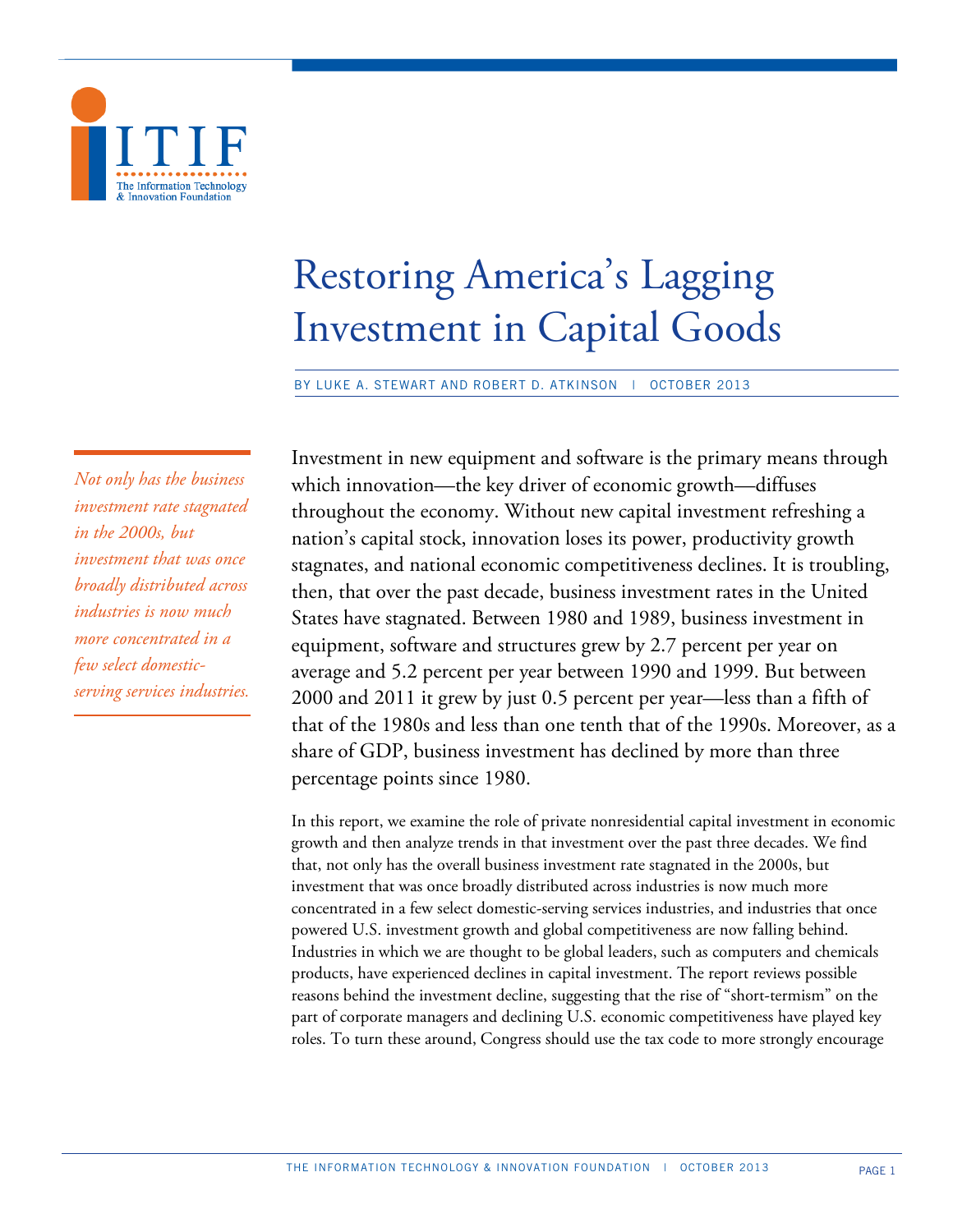investment in machinery, equipment and software, ideally through a new investment tax credit, while the administration should establish a task force on market short-termism to recommend policies to ameliorate it.

## **WHY CAPITAL INVESTMENT MATTERS**

In developed, knowledge-based economies like the United States, innovation powers longrun economic growth. The mere act of innovating is not sufficient to grow an economy, however. Rather, for the economy to grow, that innovation must diffuse through the economy, being adopted by firms as they seek to improve productivity or the quality of products or services.<sup>[1](#page-38-0)</sup> Investment takes on this role: once an innovation occurs, capital investment—the purchase of machinery equipment and software by organizations—is what spreads the innovation throughout the economy. This investment includes things like information processing equipment and software; industrial equipment such as engines, metalworking machinery, and materials handling equipment; transportation equipment like trucks and aircraft; and other equipment such as construction machinery and farm equipment.<sup>[2](#page-38-1)</sup>

Capital investment acts as a diffuser of innovation because innovation is embedded in new investment. For example, new personal computers contain better, faster operating systems and other new or redesigned software; they include hardware innovations such as touch screens and solid state drives that lower boot time to mere seconds. Even seemingly "old economy" capital such as agricultural or mining equipment is now infused with highly advanced technologies, and each new generation is better than the last. The latest cotton harvesters built by John Deere, for example, include GPS location tracking, microwave sensors to measure the flow of cotton, radio-frequency identification (RFID) tagging to track the origin of each cotton bundle, and wireless data communication capabilities. One John Deere harvester contains about the same processing power as eight personal computers.3 Likewise, warehouses today employ sophisticated new technologies. Warehouse management systems combine innovations in robotics, RFID and laser tagging with inventory management software to dramatically increase accuracy and productivity.<sup>4</sup> Even machine tools, a hallmark of what is sometimes called "dirty" manufacturing, are today brimming with the latest technologies. For example, one can purchase milling machines equipped with a computer, operating system and precision controller software.<sup>5</sup> In virtually all cases, when organizations buy new capital equipment, they are buying innovation.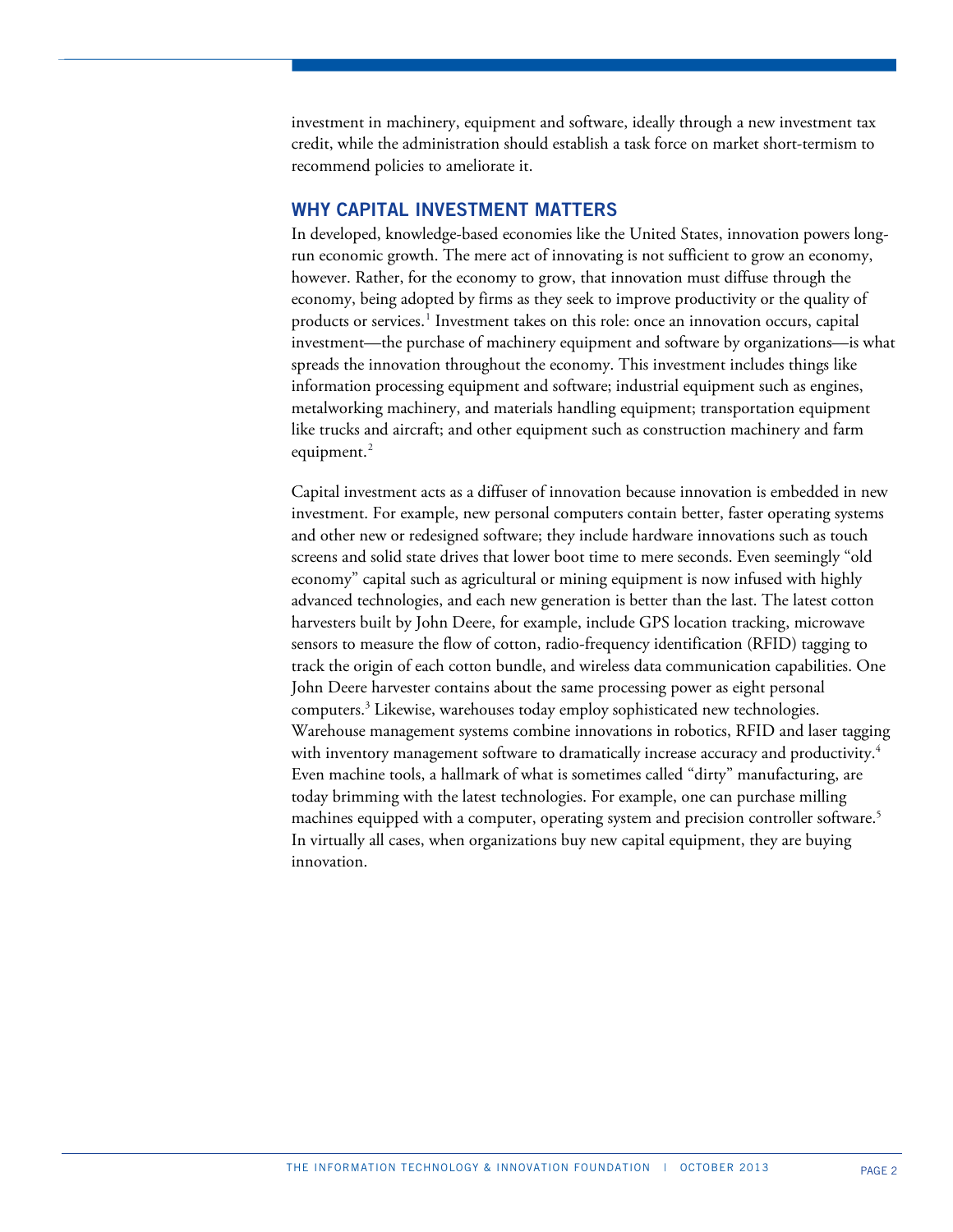Indeed, contrary to conventional economic doctrines, the value of investment is not in acquiring *more* machinery and equipment; it is in acquiring *newer* and *more productive* equipment—in essence acting as a "refresh" rate for the economy. (See Box 1) A high rate of investment enables innovations to swiftly spread through the economy, bestowing their economic benefits upon their users. Conversely, a low rate of investment can signal either a lack of innovation—such as when new equipment and software is not sufficiently superior to warrant an investment—or insufficient incentives for organizations to adopt those innovations.

# **BOX 1: ECONOMIC DOCTRINES AND CAPITAL INVESTMENT**

As ITIF has written, economics is not a science, but rather a collection of competing doctrines.<sup>6</sup> Adherents of different economic doctrines view the role of capital and investment in economic growth quite differently. Until the mid-1990s the economic debate was largely between neoclassical economists and neo-Keynesian economists; however, more recently, a new doctrine has emerged: innovation economics. The following provides a summary of neoclassical, neo-Keynesian, and innovation economics views on the subject of capital, investment and economic growth.

## **Neoclassical Economics**

Perhaps the most important principle of neoclassical economics is that the accumulation of capital is what drives economic growth. Economist Robert Solow was awarded the Nobel Prize for empirically linking two explicit factors—labor and capital—to growth, and today in the neoclassical doctrine capital accumulation is the central focus.<sup>7</sup> While Solow acknowledged the importance of technology in growth, he did so by calling the model's unexplained residual "technical change" and treating it as exogenous—that is, lying outside of the model, and therefore outside of economic inquiry. As economist Michael Mandel notes, neoclassical economists are "capital fundamentalists" who "behave as if saving and investment in physical and (sometimes) human capital are the only forces driving growth. [They] generally ignore or minimize the role of technology. … They grudgingly acknowledge the importance of technological change, but they don't understand it or trust it."<sup>8</sup> The key here is that, for neoclassical economists, it is the amount of capital investment, not the rate at which it incorporates innovation, which matters to economic growth. In other words, for them, expanding capital investment by \$1 billion in the first generation of a machine is just as effective at promoting growth as an investment of \$1 billion in the second generation of the machine. Moreover, neoclassical economists do not distinguish between different sorts of capital, treating IT equipment, machinery, and structures equally as important to growth as the other.

## **Neo-Keynesian Economics**

For neo-Keynesian economists, it is spending, rather than capital accumulation, which drives economic growth. In other words, the focus of the neo-Keynesians is on "aggregate demand," in that growth in the aggregate demand for goods and services is what drives economic growth. They view capital investment as simply another type of spending, a component of aggregate demand. Thus, if capital

*Once an innovation occurs, capital investmen[t—](#page-38-2)the purchase of machinery equipment and software by organizations—is what spreads the innovation throughout the economy.*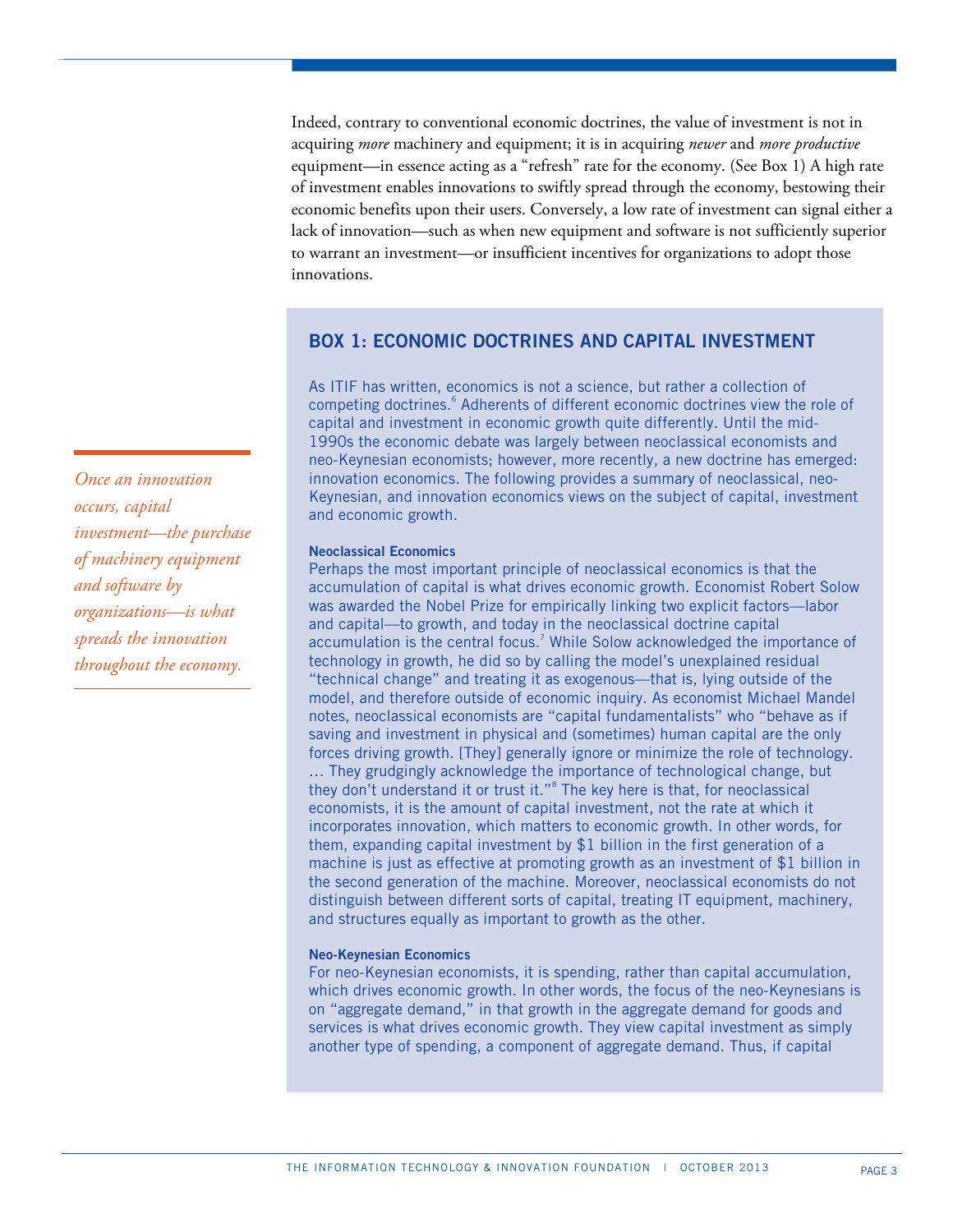investment falls or stagnates, consumer or government spending must rise in order to keep economic growth on course. The only real advantage increased capital investment brings is in an aggregate demand sense, in the same way that increased spending on clothing or food would spur aggregate demand. That said, in recent years some neo-Keynesians have attempted to update the aggregate demand story such that it fits the realities of the new economy. Some neo-Keynesians now acknowledge that investment is a key driver of productivity growth. However, their claim remains that it is spending that drives companies to increase investment, rather than innovation.<sup>9</sup> In their view, companies will invest more only if the overall demand for their products or services is increasing. This view, like the neo-classical view, ignores the role of capital investment in spreading innovation and innovation in driving investment.

## **Innovation Economics**

Innovation economists believe that what primarily drives economic growth in today's knowledge-based economy is not the accumulation of capital, as claimed by neoclassicalists, nor spending, as claimed by neo-Keynesians, but *innovation*. This innovation-focused growth model is deemed "new growth" theory. Innovation economists argue that growth in developed economies over the last 20 years has occurred not because economies accumulated more capital to invest in even bigger steel mills or car factories; nor has it occurred because consumers spent themselves into prosperity (clearly). Rather, growth has occurred because a wide array of new technologies has been developed—particularly information technologies—and, importantly, deployed throughout the economy. This emphasis on innovation has led some adherents of new growth theory to assume that *only* intangible capital, such as research and development (R&D), is important and that tangible capital (equipment) is unrelated to innovation. <sup>10</sup> But this is a misreading of new growth theory and empirical analysis, which makes clear that innovation is enabled by the adoption of innovative capital equipment.

Why does this matter? First, modern economies like that of the United States require innovation in order to grow. Innovation, in turn, requires high rates of capital investment in order to be utilized. This brings up an important distinction: capital investment—which we are discussing here—should not be confused with capital stock. (See Box 2) Capital stock—the amount of equipment, software and structures in an economy—was once considered to be the primary driver of economic growth. The more capital, the theory went, the better. However, this "neoclassical" theory has been displaced by "new growth" theory, which argues, in essence, the more innovation, the better. As Paul Romer, a leader in new growth economics, explains:

We now know that the classical suggestion that we can grow rich by accumulating more and more pieces of physical capital like forklifts is simply wrong. The problem an economy faces … is what economists call "diminishing returns." In handling heavy objects, a forklift is a very useful piece of equipment. When there were few forklifts in the economy, the return on an investment in an additional forklift was high. But as we increase the total number of forklifts the value of each additional forklift drops rapidly. Eventually, additional forklifts would have no value and become a nuisance. The return on investment in an additional forklift diminishes and eventually becomes negative. As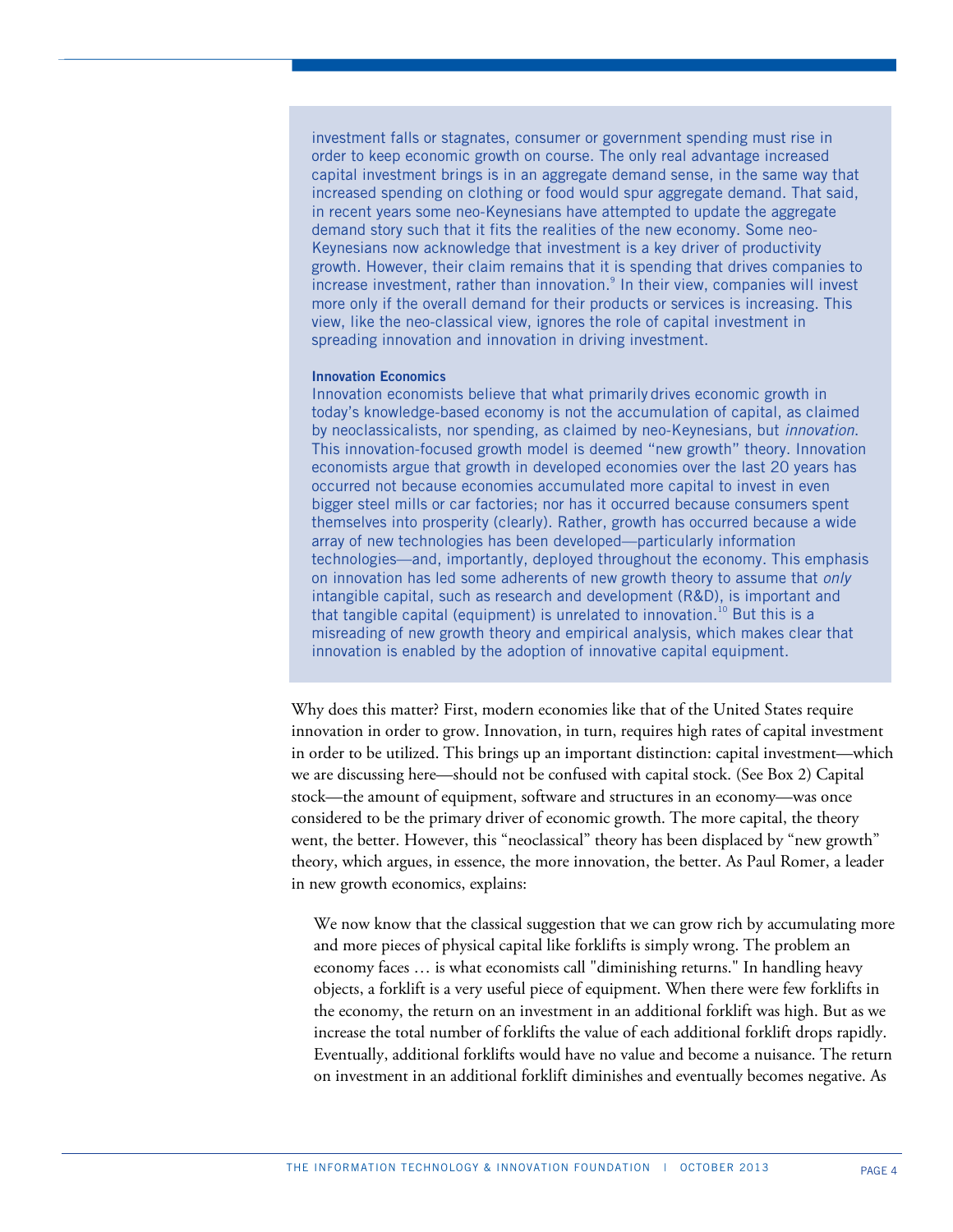a result, an economy cannot grow merely by accumulating more and more of the same kinds of capital goods.<sup>[11](#page-38-3)</sup>

Some economists—even some new growth proponents—have interpreted this to mean that capital investment is unimportant and that innovation is the only important growth driver.<sup>[12](#page-38-4)</sup> But this is a misreading of new growth theory. In new growth theory, it is through investment in new machinery, equipment and software that innovation spreads. High rates of investment mean that the capital stock is refreshed and replaced with newer and more productive machinery, equipment and software. Low rates of investment mean that organizations are not adopting innovative new equipment and software as they might otherwise. Declining capital stock is an indicator that new equipment is not replacing old equipment faster than it is being worn out. Both capital investment and capital stock are important metrics of economic health.

# **BOX 2: INVESTMENT VERSUS NET STOCK**

Two related terms, "investment" and "net stock," appear frequently in this paper. It is important to distinguish between them:

## **Investment**

Investment in this report refers to nonresidential fixed asset investment, which refers to the annual purchases of goods that are not consumed immediately but are rather used to enable future production. These goods include equipment, software and structures. In economic parlance, they are referred to as physical capital, and in this paper the terms "investment," "fixed investment" and "capital investment" are used interchangeably.

## **Net stock of fixed assets**

The net stock of fixed assets at a point in time is the sum of all of those fixed assets that have been purchased through investment, minus the depreciation of those fixed assets. (The "net" in net stock signifies that depreciation is subtracted.) In this paper the terms "net stock," "capital stock" and "net stock of fixed assets" are used interchangeably. Thus, unless the investment rate exceeds the rate of depreciation of existing stock of fixed assets, the net stock for an economy will decline.

One way to understand the role of capital investment in economic growth is to consider Romer's example of forklifts. What would be better: an economy with 20 percent more fork lifts or an economy where existing fork lifts were replaced with new ones that were robotically controlled? Assuming that the robotic ones cost 20 percent more, the capital-to-GDP ratio would be the same either way, but the economy would be more productive with robotic forklifts (assuming that they are more than 20 percent more productive). Indeed, while adding more forklifts will show diminishing returns (each additional forklift acquired would be less productive than the previous forklift acquired), better forklifts will not, at least in the short run.[13](#page-38-5) Clearly, the robotic forklift innovation is essential; however, if only a few enterprises buy them, the full potential of the robotic forklift innovation will not be realized. In other words, the key is not how many machines an economy has; rather, it is

*In virtually all cases, when organizations buy new capital equipment , they are buying innovation.*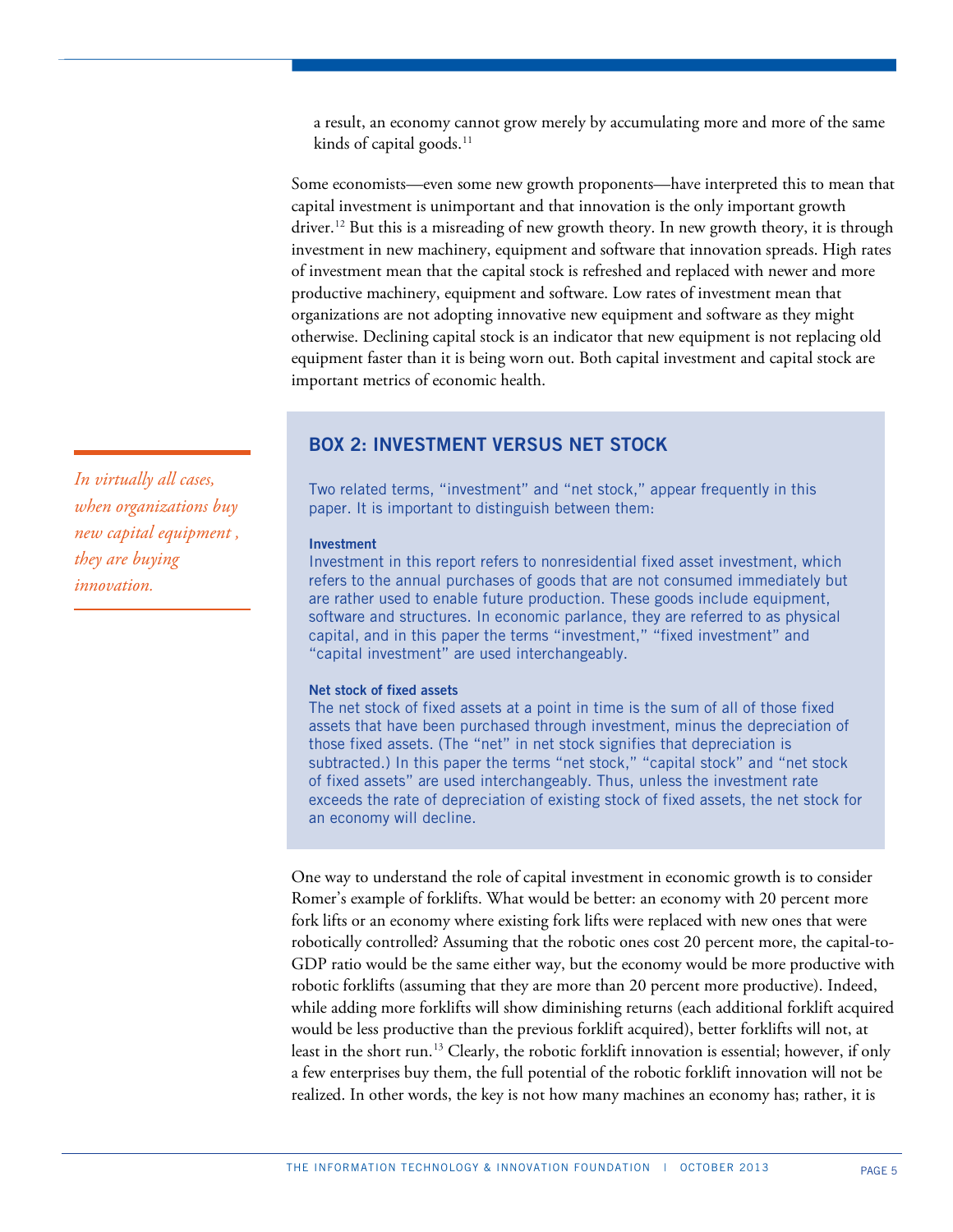how advanced the machines are and how effectively they are used, and this is why the rate of capital investment in the economy is so important.

A second reason capital investment matters is that it has substantial "spillover" benefits that is, benefits not just for the firm making the investment, but also for the rest of society. To put it another way, firms are unable to capture all of the benefits of their investments in capital. Many economists acknowledge that investments in the production of innovation (such as R&D) have spillovers, and that this is why policies like the R&D tax credit are important. But fewer recognize that investments in new machines, equipment and software also have spillovers. As with R&D, given that firms do not capture the full benefits of capital investment, these spillovers lead to chronic underinvestment.

| <b>Asset type</b>                                             | <b>Firm benefit</b> | <b>Spillovers</b> | <b>Economy-wide</b><br>benefit |
|---------------------------------------------------------------|---------------------|-------------------|--------------------------------|
| Information<br>Processing<br>Equipment and<br>Software (IPES) | High                | High              | High                           |
| Other equipment                                               | High                | Moderate          | Moderate                       |
| Structures                                                    | Low                 | Low               | Low                            |

# *Firms capture on average only about half the total societal benefits from their investments in information processing equipment and software, suggesting that the current level of IPES investment is significantly less than is societally optimal.*

## Table 1: The Benefits of Fixed Asset Investments by Type<sup>[14](#page-38-6)</sup>

Xavier Sala-i Martin finds that, economy wide, both equipment and non-equipment investment are strongly and positively related to growth, but that equipment investment has about four times the effect on growth as non-equipment investment such as buildings.[15](#page-38-7) Bart Van Ark finds that the spillovers from investment in new capital equipment are larger than the size of the benefits accrued by the investing firm.<sup>[16](#page-38-8)</sup> Studies at the industry and firm level have also found compelling evidence of capital equipment spillovers, particularly for information processing equipment and software (IPES). (See Box 3) Lauren Hitt and Prasanna Tambe find that the spillovers from firms' investments in IPES are "significant and almost as large in size as the effects of their own IPES investment."[17](#page-38-9) In other words, firms capture on average only about half the total societal benefits from their investments in information processing equipment and software, suggesting that the current level of IPES investment is significantly less than is societally optimal.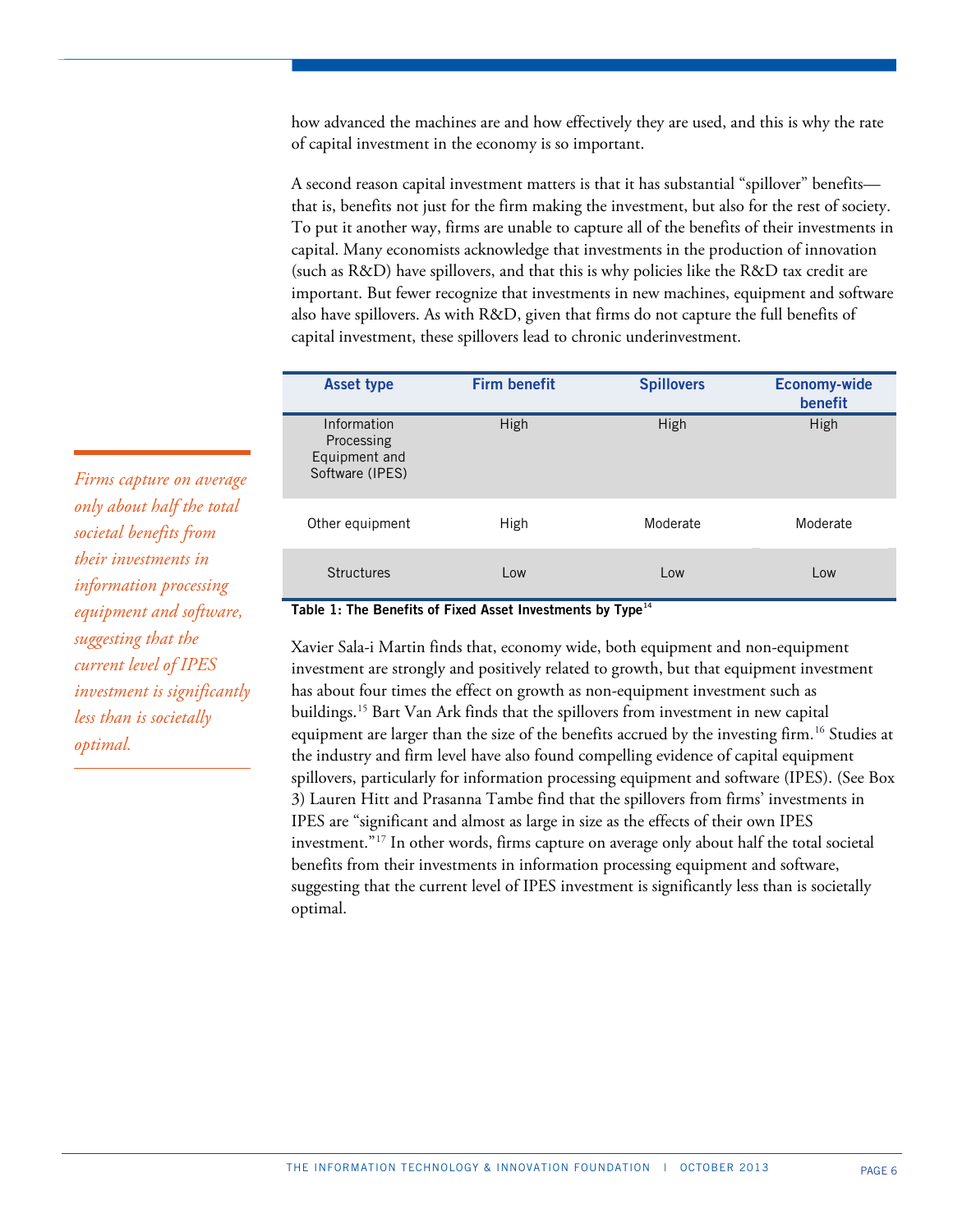# **BOX 3: WHAT IS IPES?**

IPES stands for Information Processing Equipment and Software, a U.S. government term for a class of digital goods (or assets) that emerged in the latter half of the twentieth century. The types of goods included under IPES are:

- Mainframes
- Personal computers
- **Printers**
- **Terminals**
- Storage devices
- System integrators
- **Software**
- Communications equipment
- Medical instruments
- Photocopy and related equipment
- Accounting equipment

There are several reasons why firms are unable to capture the full benefits of their capital investments; however, this is not to say that all kinds of business capital investment have all of these characteristics. (See Box 4) When a company constructs a new building, it is more likely to capture all of the benefits of that investment. But when it buys new equipment or software it is not likely to be able to capture all the benefits. And these spillovers are likely to be even larger for information technology, in part because the learning cost curve appears to be steeper and because the network effects are larger.

This leads to a larger point: not all investments are created equal, at least in terms of benefit to the economy. As Table 1 shows, IPES has both a high private benefit to the firm and high spillover benefits, and thus has a high economy-wide benefit. Other sorts of equipment, such as industrial machinery and transportation equipment, provide high benefits to the firm but have smaller spillover benefits. Investments in structure provide lower productivity benefits to the firm and almost no spillover benefits, and thus its economy-wide benefit is low. In other words, unlike equipment and software investments, structure investments provide less of a pathway for the diffusion of new innovations.<sup>[18](#page-38-10)</sup>

Finally, investment matters because a low refresh rate for capital will make it more difficult U.S. business establishments to be competitive in global markets. This is because both innovation and investment are essential to gain or maintain U.S. business competitiveness in the face of global competition. If investment declines, this means that, despite a high rate of innovation creation in the United States, there is a low rate of productivity and actual production in the United States. Furthermore, foreign companies may invest in innovative equipment and software, providing them with a competitive advantage over U.S. firms. In short, innovation creates, investment diffuses. Therefore, stagnant or declining investment could not only be another sign of U.S. competitive decline, but a cause.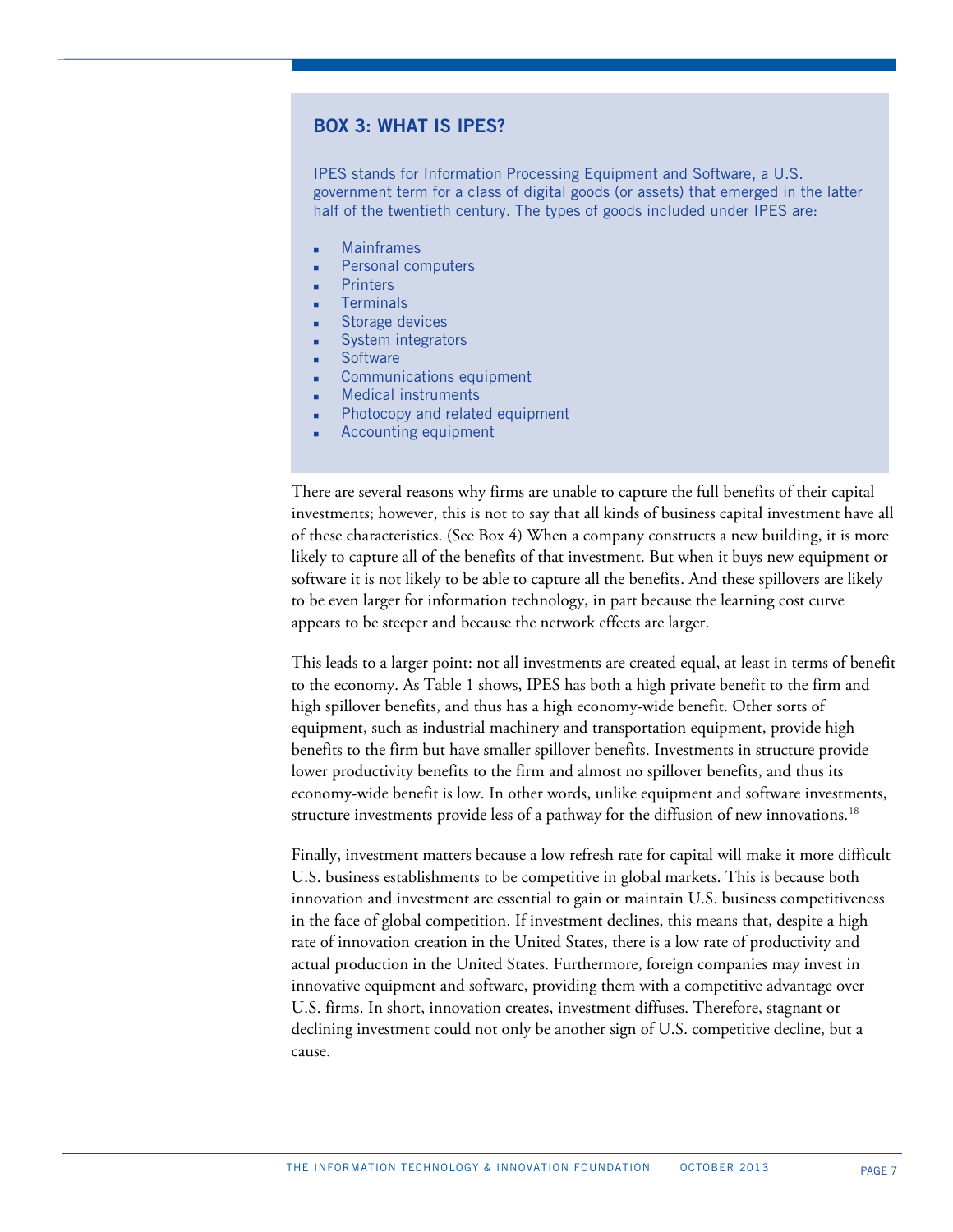# **BOX 4: THE REASONS BEHIND CAPITAL INVESTMENT'S SPILLOVER BENEFITS**

There are at least six reasons why firms are not able to capture all the benefits from their investments in capital equipment:

- First, increased capital expenditures spur innovation in the capital goods industry as higher sales enable capital goods suppliers to fund more R&D, leading to even more productive capital goods equipment. Increased sales also move the capital goods industry down the production cost curve faster, allowing it to lower the price on future units, which in turn spurs adoption of even more capital equipment.
- Second, lower prices for equipment mean that equipment used in scientific research is cheaper, leading to more investment and more research breakthroughs.
- Third, investment in new equipment grants workers new knowledge about the equipment, and they in turn transmit this information to their subsequent employers, leading them to also invest in that new equipment. Indeed, users of new equipment learn what modifications need to be made and then transfer this experience to other firms through a host of means, from inter-firm labor movement to trade shows and professional association meetings.
- Fourth, some equipment, especially IPES, has network effects where the benefits to other firms from a firm adopting the technology are significant. As Hitt and Tambe note, "firm-level investments in communications technologies can create benefits for business partners. Alternatively, investments in information technologies can produce knowledge that can spill over between firms."<sup>18</sup> For example, when logistics firms adopted advanced information technologies in the 1980s, they were able to support just-in-time production processes by manufacturers. So while logistics firms benefited by investing in IT, so too did their customers.
- Fifth, in some innovation-based industries, especially capital goods industries, prices are often above marginal costs, in part because of increasing returns to scale. Consequently, rates of adoption will be too low.<sup>19</sup> However, since prices are higher than marginal cost, this is akin to a private tax that will lead demand to be lower than societally optimal.
- Sixth, as new equipment is replaced, it usually becomes more energy efficient, generating benefits firms don't capture fully (such as reduced CO2 emissions).

# **CAPITAL INVESTMENT TRENDS ANALYSIS**

Any analysis of capital investment trends has to take into account trends in information processing equipment and software (IPES). (See Box 3) According to the U.S. government, from 1980 to 2011, investment IPES grew by 2,156 percent, over 31 times faster than the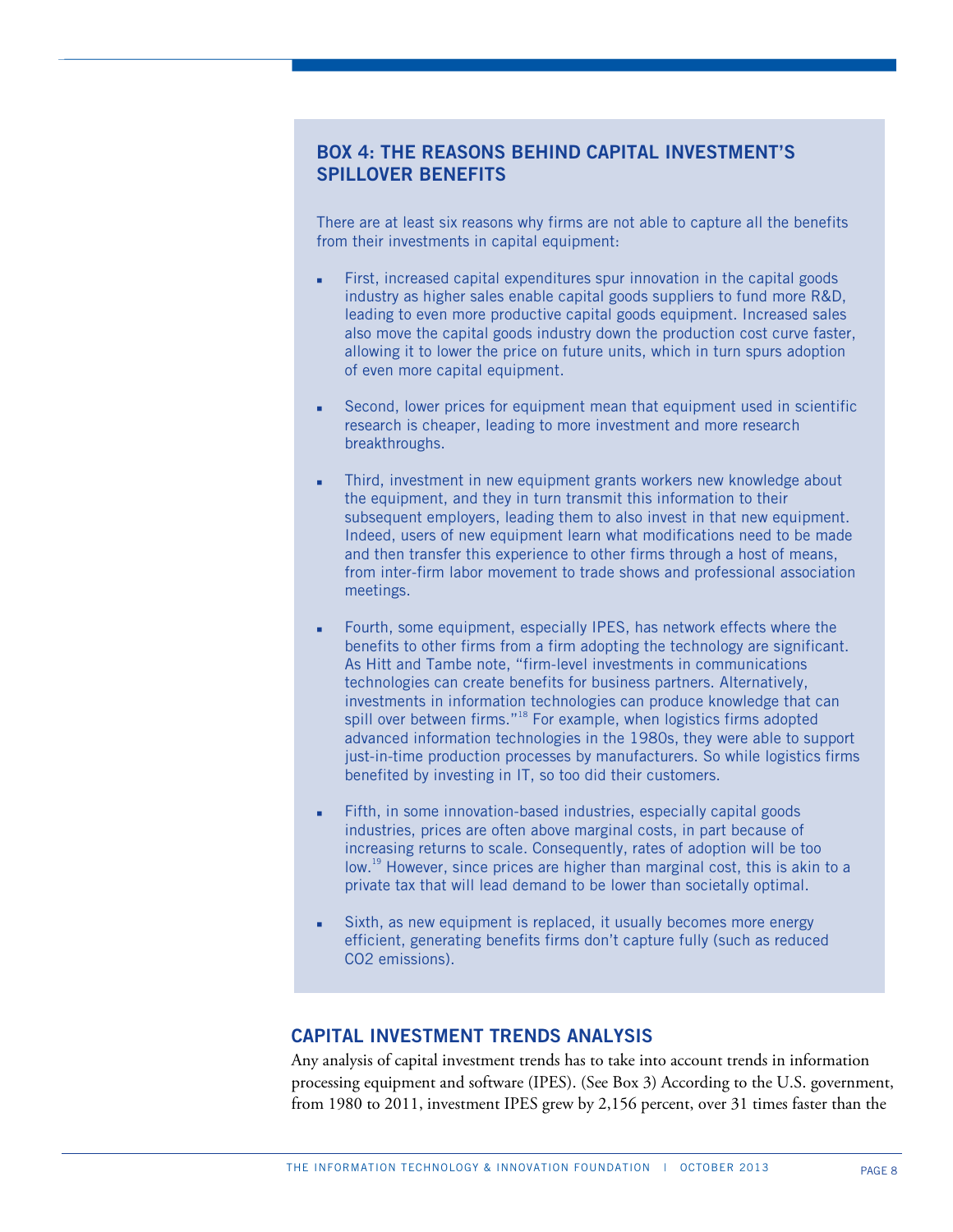next fastest growing type of equipment, transportation, which grew by just 69 percent. But this figure is significantly overstated. (See Appendix A) As ITIF has discussed in previous reports, government methodologies for measuring how goods quantities and qualities change over time do not apply well to information technology goods—in effect, Moore's Law (the trend of information technology prices falling dramatically and rapidly) boggles the government's economic accounting system. [21](#page-38-11)

Therefore, before we begin our analysis, we adjust the growth rate of IPES assets to reflect more accurate measurements of actual purchases. (See Appendix B) This adjustment is more of an art than a science, as there is no strictly scientific way to do it. Instead of using the U.S. government's quantity and quality growth rate for IPES, we use the raw "nominal" (or "historical") growth rate for IPES, and then combine our new IPES growth rate with the rest of the government's growth rates for non-IPES assets. (We refer to quality and quantity as simply "quantity" in much of this paper, for simplicity.) We can then examine the past three decades of investment in the United States, beginning in 1980 (the earliest year possible, due to technical constraints) and extending to 2011 (the latest year of available data). Granted, even after our adjustment, IPES assets still grow at a very rapid 681 percent.

We find that annual business fixed investment rates, including structures, equipment and software, grew in the 1980s, shot up rapidly in the 1990s, and then stagnated in the 2000s. (See Figure 1) Although the 2000s experienced sharp ups and downs in investment, in 2011 investment was still six percent lower than in 2000. In contrast, while the 1980s did not see investment grow as rapidly as it did in the 1990s, investment was 28 percent higher in 1989 than it was in 1980. As Figure 2 demonstrates, even in 1991, in the midst of the early 1990s recession, investment was 21 percent higher than it was in the midst of the short recession in 1980. In other words, despite ups and downs, the 1980s saw steady growth in investment throughout the decade, while the 2000s were anything but steady. Compare Figure 2 to Figure 3: both decades experience peaks and troughs, but only in the 2000s is the net change in investment flat.



**Figure 1: Total Nonresidential Fixed Investment (equipment, software and structures), IPES-Adjusted Quantity Index (1980=100)[22](#page-38-12)**

*Although the 2000s experienced sharp ups and downs in investment, in 2011 investment was still six percent lower than in 2000.*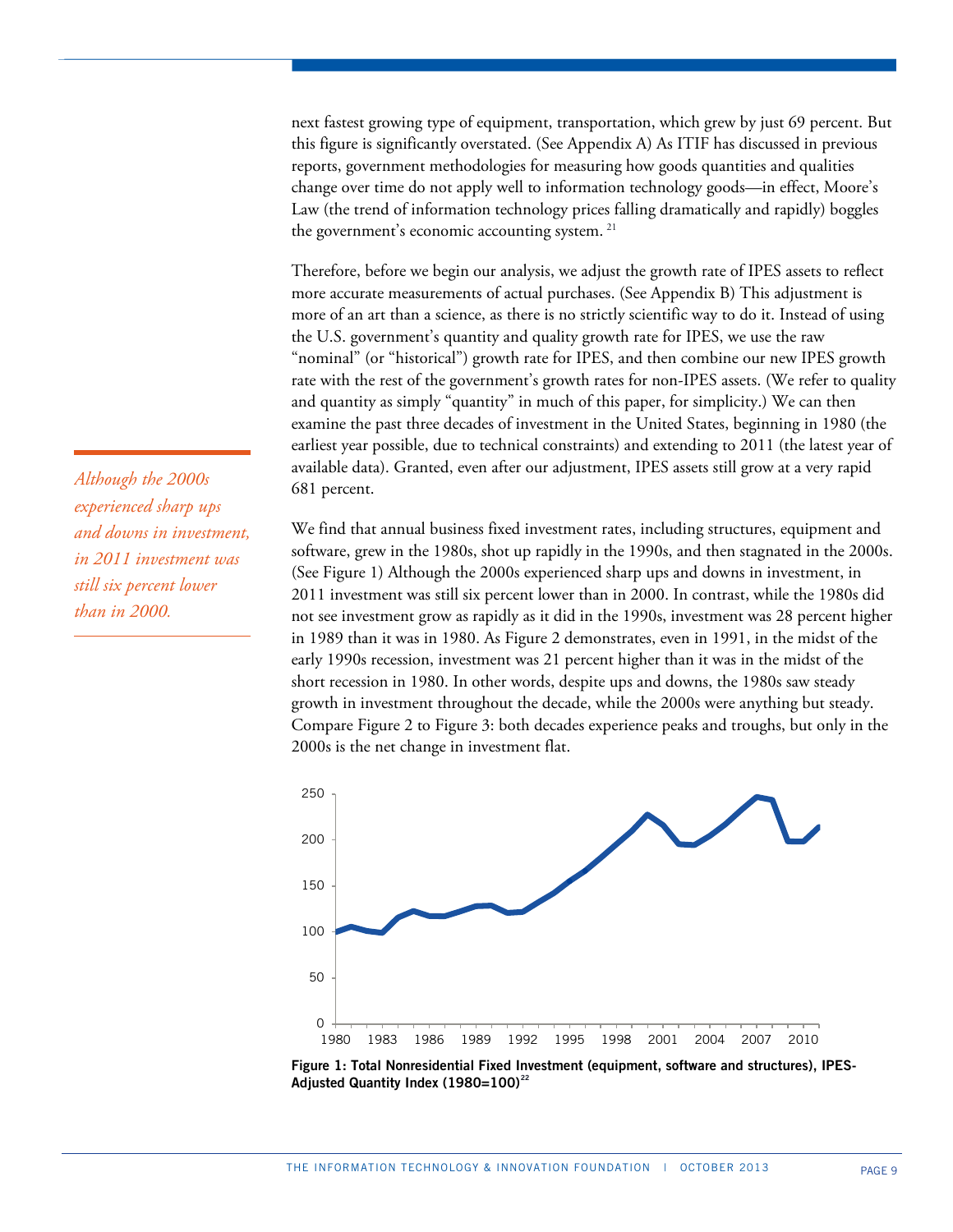

**Figure 2: Total Nonresidential Fixed Investment in the 1980s, IPES-Adjusted Quantity Index (1980=100)[23](#page-38-13)**

This stagnation means that business investment rates are actually falling relative to the size of the economy. Figure 4 shows the nominal dollar level of investment as a share of the nominal dollar level of GDP over time, along with a dotted trend line. As a share of GDP, fixed investment was higher in the early 1980s—around 13 percent of GDP—than in any subsequent year. In 2011, fixed investment accounted for less than 10 percent of GDP. Given that it is investment that drives productivity growth, these statistics are sobering. Out of all the fundamental components of GDP—consumption, investment, government, and net exports—a fall in the relative magnitude of investment is the most worrying in terms of future economic performance.



 **Figure 3: Total Nonresidential Fixed Investment in the 2000s, IPES-Adjusted Quantity Index (2000=100)[24](#page-38-14)**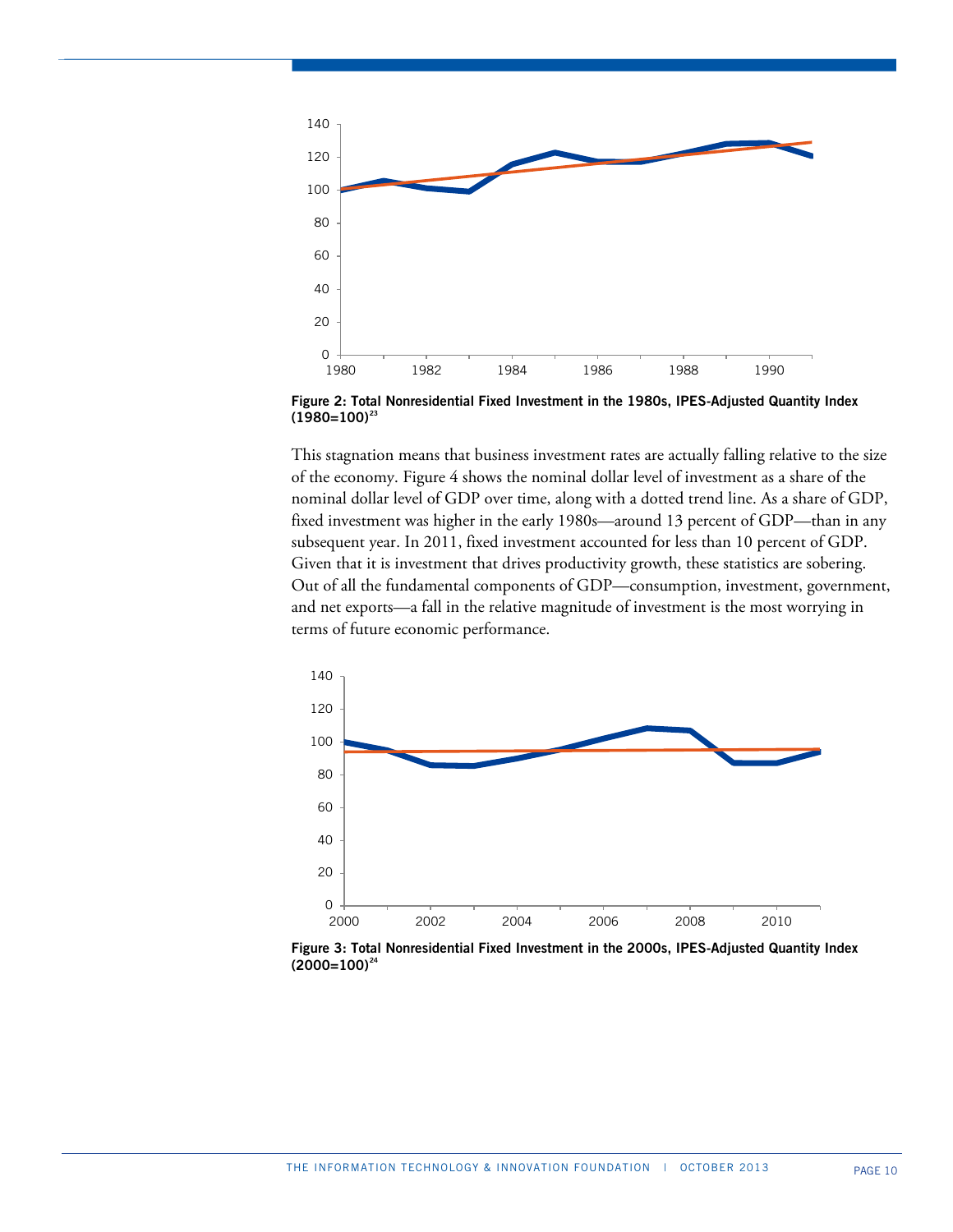

**Figure 4: Total Nonresidential Fixed Investment as a Share of GDP, 1980–2011[25](#page-38-15)**

Now, let's turn to the components of fixed investment to ascertain what is responsible for investment growth in the 1980s and 1990s, and the stagnation of the 2000s.

## **Structures**

As discussed, not all investment components are created equal: in terms of driving future economic growth, equipment investment is far more important than investment in structures. Furthermore, in 2011, non-residential structures investment was five percent lower than it was in 1980, and, on average over the period, contributed to less than 1.5 percent of the growth in total investment from year to year.<sup>[26](#page-38-16)</sup> As a result, we will not spend a substantial amount of time analyzing investment in structures. There is, however, one pattern in structure investment that is worth examining, and to place it in context, it is worth zooming out from just the past three decades (unlike with equipment and software, we are able to look back earlier than 1980 for structures.)<sup>[27](#page-38-17)</sup>

Figure 5 shows investment in manufacturing structures since 1925. At first, a trend may be difficult to see; however, after smoothing the line, a trend emerges: investment in manufacturing structures has plummeted since 1980.<sup>[28](#page-38-18)</sup> This downshift in investment means that the number of new manufacturing structures is no longer keeping pace with the depreciation of existing manufacturing structures, which, in turn, means that the real quantity of manufacturing facilities in the United States is shrinking. Figure 6 shows that, for the first time since World War II, the net stock of manufacturing structures in the United States is falling. Between 2001 and 2011, the net stock of manufacturing structures fell by more than nine percent, a fall which, given investment's continued decline, will also undoubtedly continue. Furthermore, given the long life of structures—the average structure class's deprecation rate is less than a quarter that of the average equipment asset class—we can expect this fall in manufacturing structure investment to continue eroding the structure stock for decades to come.<sup>[29](#page-38-19)</sup>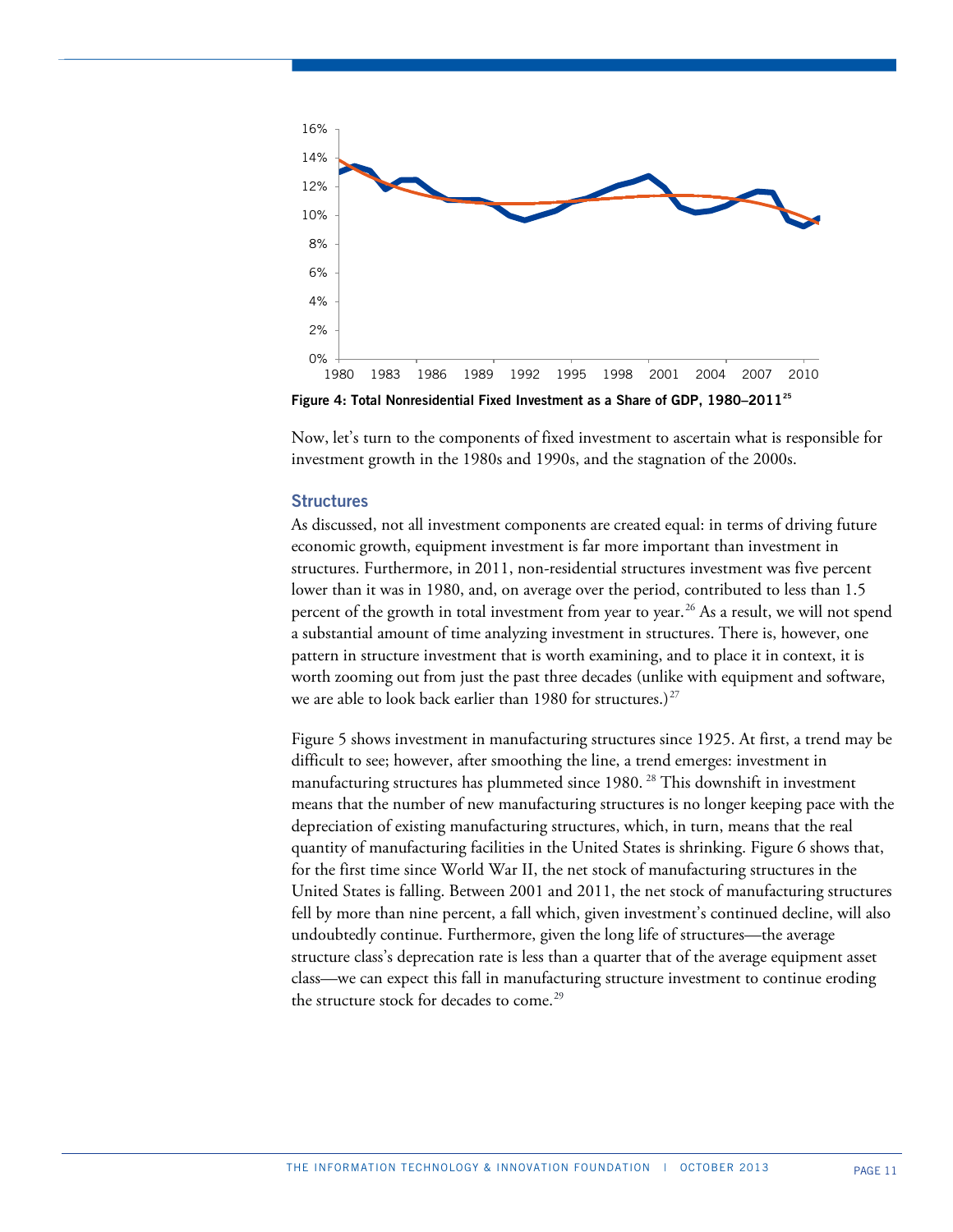

**Figure 5: Private Investment in Manufacturing Structures, Quantity Index (1925=100), 1925– 2011[30](#page-38-20)**

A decline in value of manufacturing structures in the United States is a key symptom of a decline in the international competitiveness of the U.S. manufacturing sector. However, it is only a symptom—it is not, in itself, a driver of competitive decline. In contrast, equipment and software investment is more of a driver of competitiveness, and thus its decline is far more ominous.



**Figure 6: Net Stock of Manufacturing Structures, Quantity Index (1925=100), 1925–2011[31](#page-38-21)**

## **Equipment and Software**

Total business investment in equipment and software, like total investment, grew in the 1980s, boomed in the 1990s, and then stagnated in the 2000s. (See Figure 7) As Figure 9 shows, between 2000 and 2011, equipment and software investment increased by just 2 percent. For comparison, Figure 8 shows that between 1980 and 1991, equipment and software investment increased by 37 percent.

*A decline in value of manufacturing structures in the United States is a key symptom of a decline in the international competitiveness of the U.S. manufacturing sector.*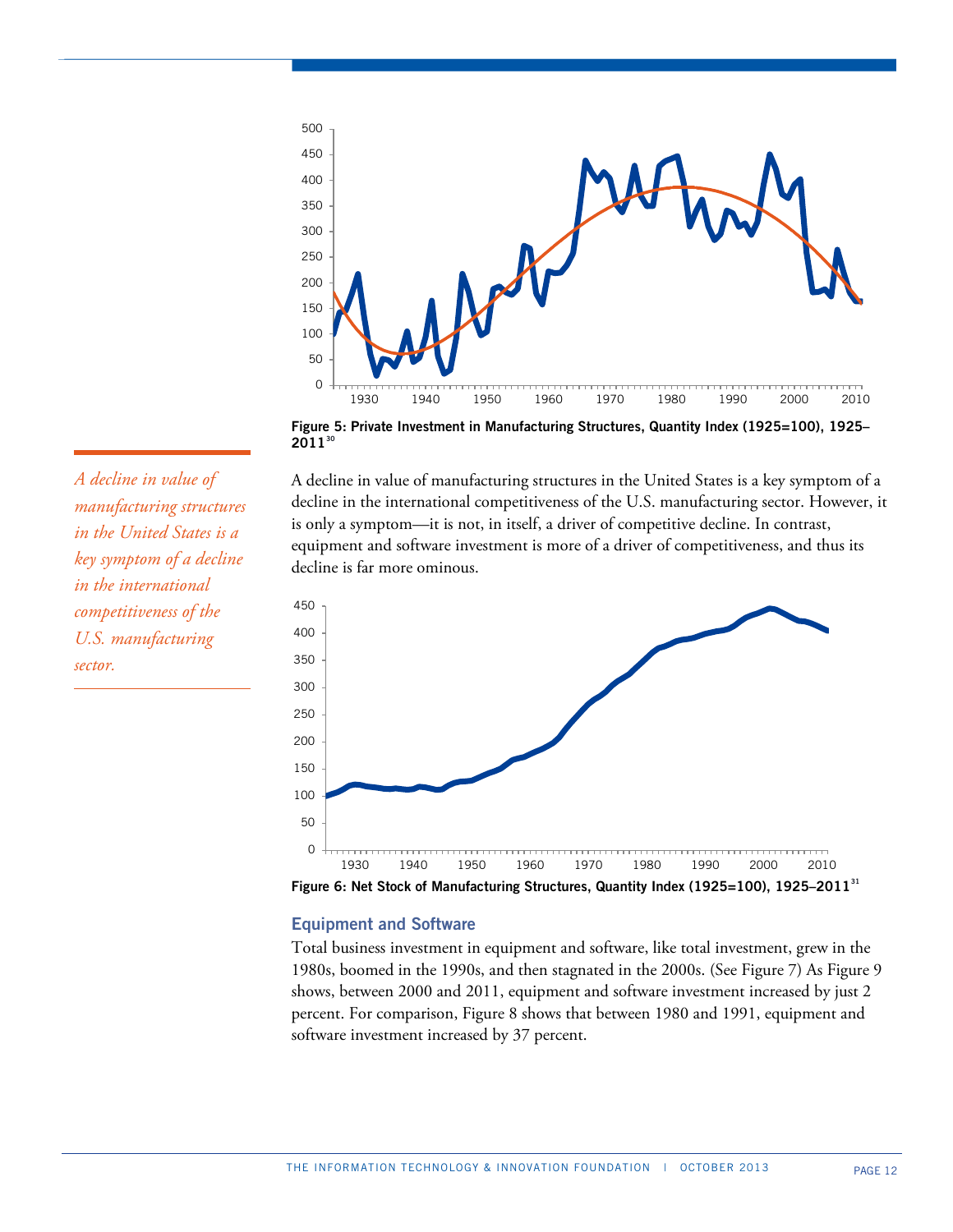

**Figure 7: Private Nonresidential Fixed Investment in Equipment and Software, IPES-Adjusted Quantity Index (1980=100), 1980–2011[32](#page-38-22)**



**Figure 8: Nonresidential Equipment and Software Investment in the 1980s, IPES-Adjusted Quantity Index (1980=100)[33](#page-38-23)**



**Figure 9: Nonresidential Equipment and Software Investment in the 2000s, IPES-Adjusted Quantity Index (2000=100)[34](#page-38-24)**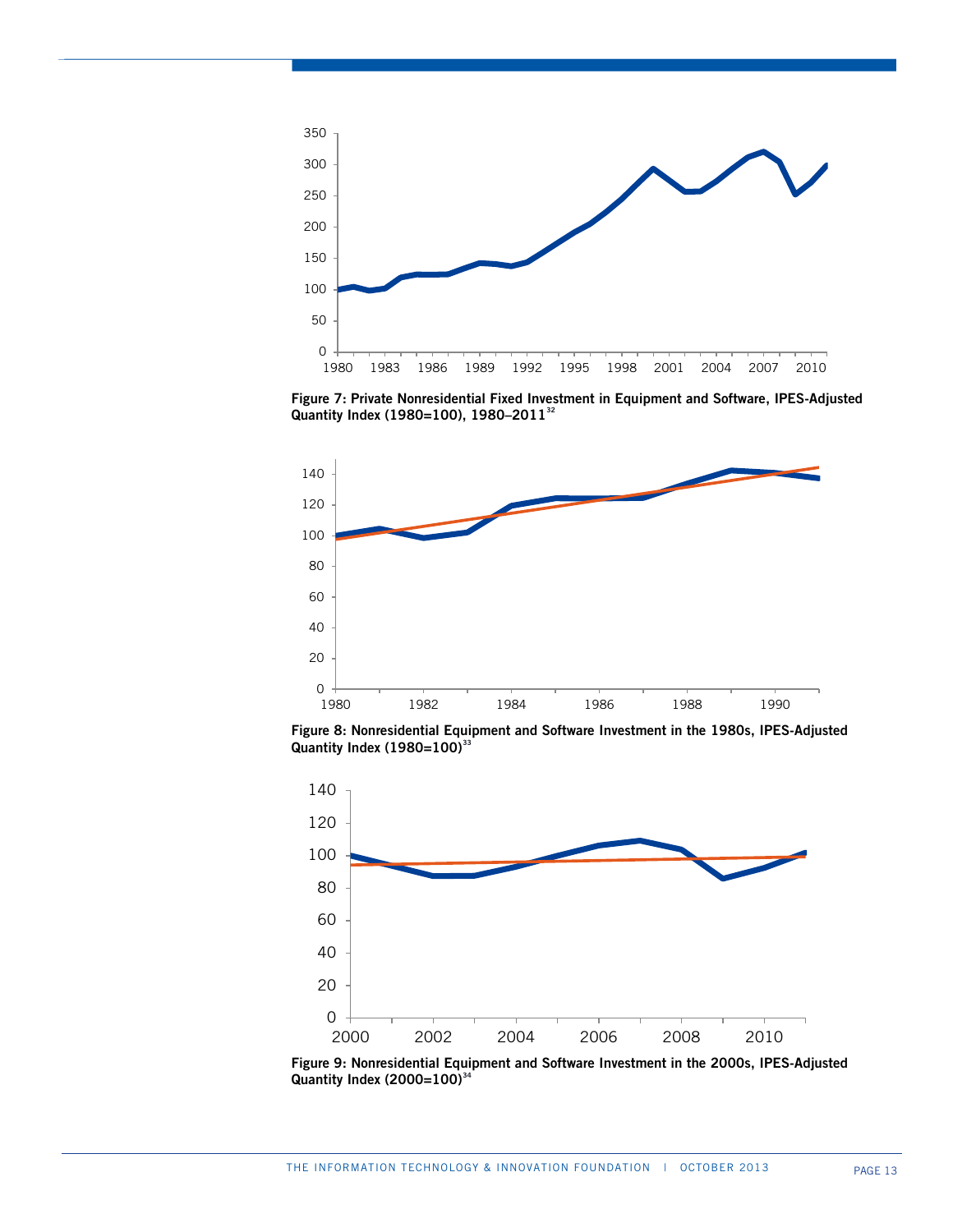Also like total business investment, the 2000s stagnation means that equipment and software investment is falling relative to the size of the economy. The trend line on Figure 10 shows that, after increasing in the 1990s, equipment and software investment began to decline as a share of GDP in the 2000s.



**Figure 10: Nonresidential Equipment and Software Investment as a Share of GDP, 1980–2011[35](#page-38-25)**

The stagnation in investment is showing up in the net stock data. Equipment and software investment has not been stalled for the same length of time as investment in manufacturing structures, thus the effect on net stock is less pronounced in Figure 11 than it is in Figure 6. However, there is an unmistakable flattening out that occurs post-2008: in the four years prior to 2011, the net stock of equipment and software declined by 0.6 percent. Moreover, if we compare the size of the net stock to the size of the economy using GDP, the picture looks much worse, with sustained decline across all three decades. (See Figure 12) As IPES assets with faster depreciation rates form an ever-greater share of the stock of fixed assets, a growing rate of investment will be required in order to maintain a steady stock of equipment and software assets. Assuming the stagnation in investment continues, we can expect to see the net stock of equipment and software to decline in the future as well.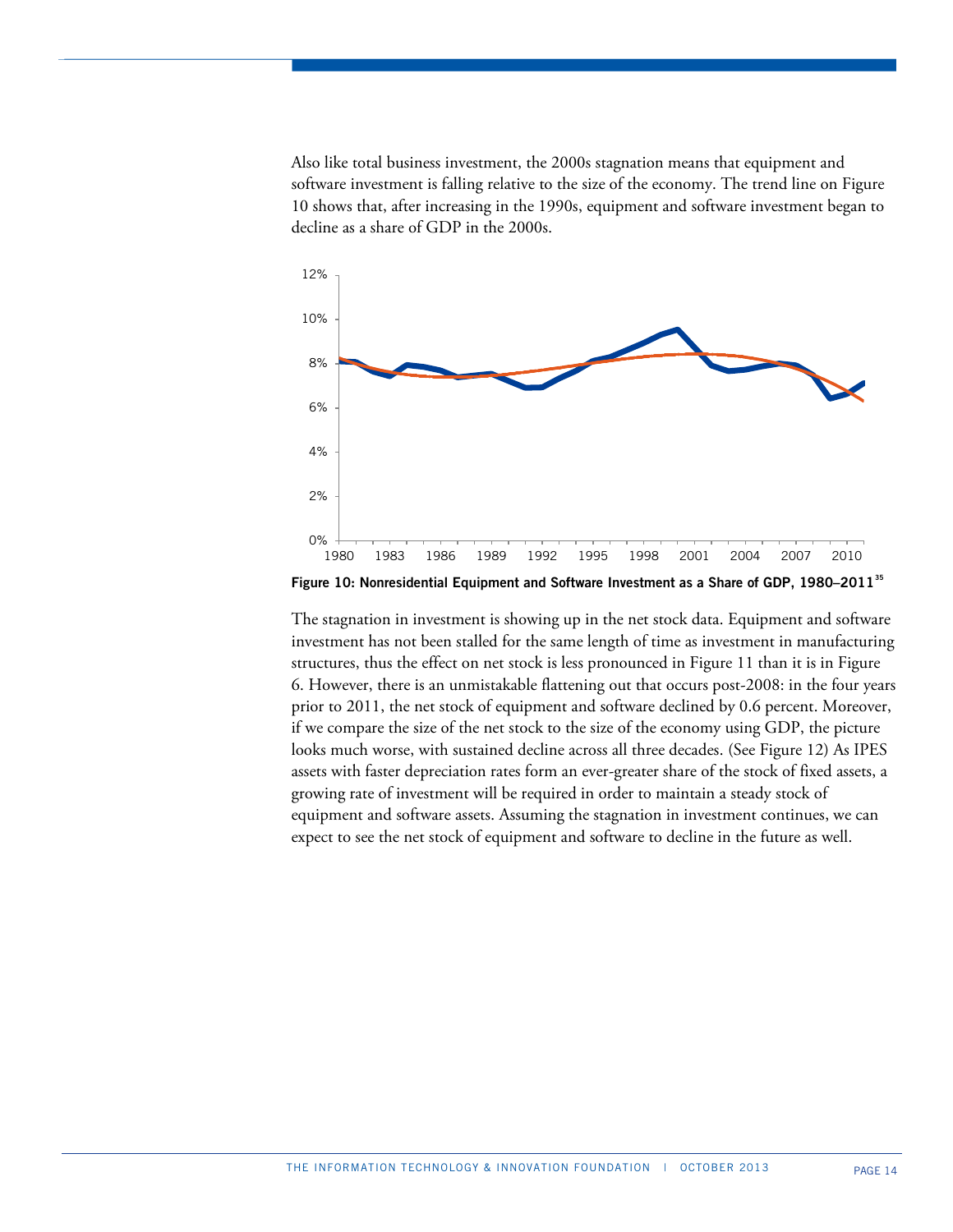

**Figure 11: Net Stock of Private Nonresidential Equipment and Software Assets, IPES-Adjusted Quantity Index (1980=100), 1980–2011[36](#page-38-26) (1980 equals 100)**

Looking at Figure 7, we see three distinct periods<sup>[37](#page-38-27)</sup> of change in business equipment and software investment: relatively steady growth from 1980 to 1991; a boom from 1992 to 2000; and, net the peaks and the troughs, stagnation from 2001 to 2011. Indeed, from 1980 to 1991, equipment and software investment grew, on average, 2.5 percent per year. From 1992 to 2000, it grew more than three times as fast, 8.8 percent per year. But, from 2001 to 2011, it grew by just 0.5 percent per year. (See Figure 13)



**Figure 12: Net Stock of Private Nonresidential Equipment and Software Assets, Ratio to GDP, 1980–2011[38](#page-38-28)**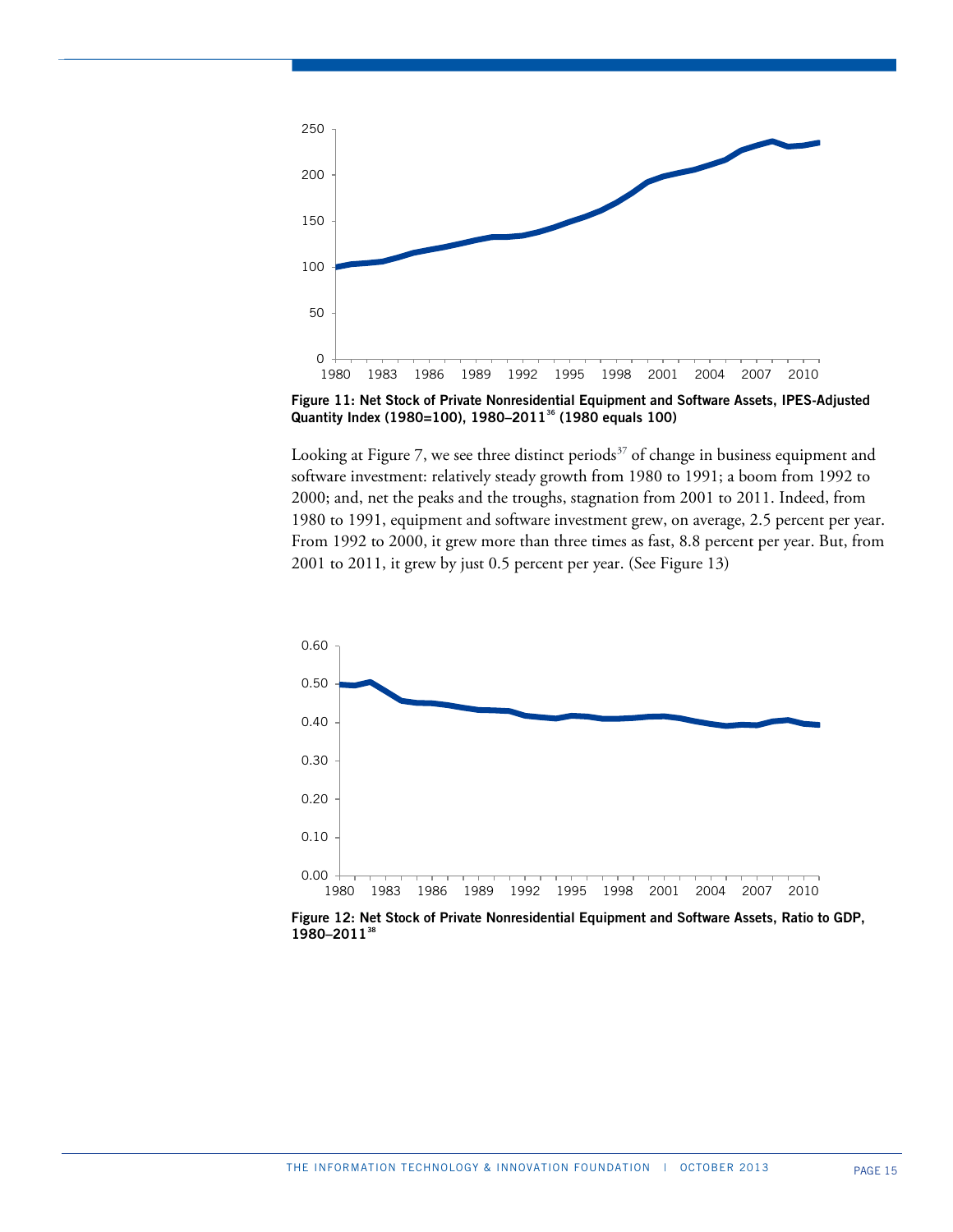

## **Figure 13: Average Annual Percent Change in Nonresidential Equipment and Software Investment, IPES-Adjusted Quantities[39](#page-38-29)**

One final look at equipment in aggregate is to see how the picture looks when we remove IPES assets from total equipment, leaving assets such as industrial machinery and transportation equipment. (See Figure 14) Here, the picture over the past decade is even worse. Instead of merely stagnant growth, non-IPES investment has declined over eight percent since 2000.





## **Investment in Equipment and Software by Industry**

Equipment and software show different growth rates for different sectors in different periods. Figure 15 shows the average percentage point contribution of each sector to the growth shown in Figure 13. In other words, the sector percentage point changes in each period of Figure 15 sum to the percent changes in each period of Figure 13.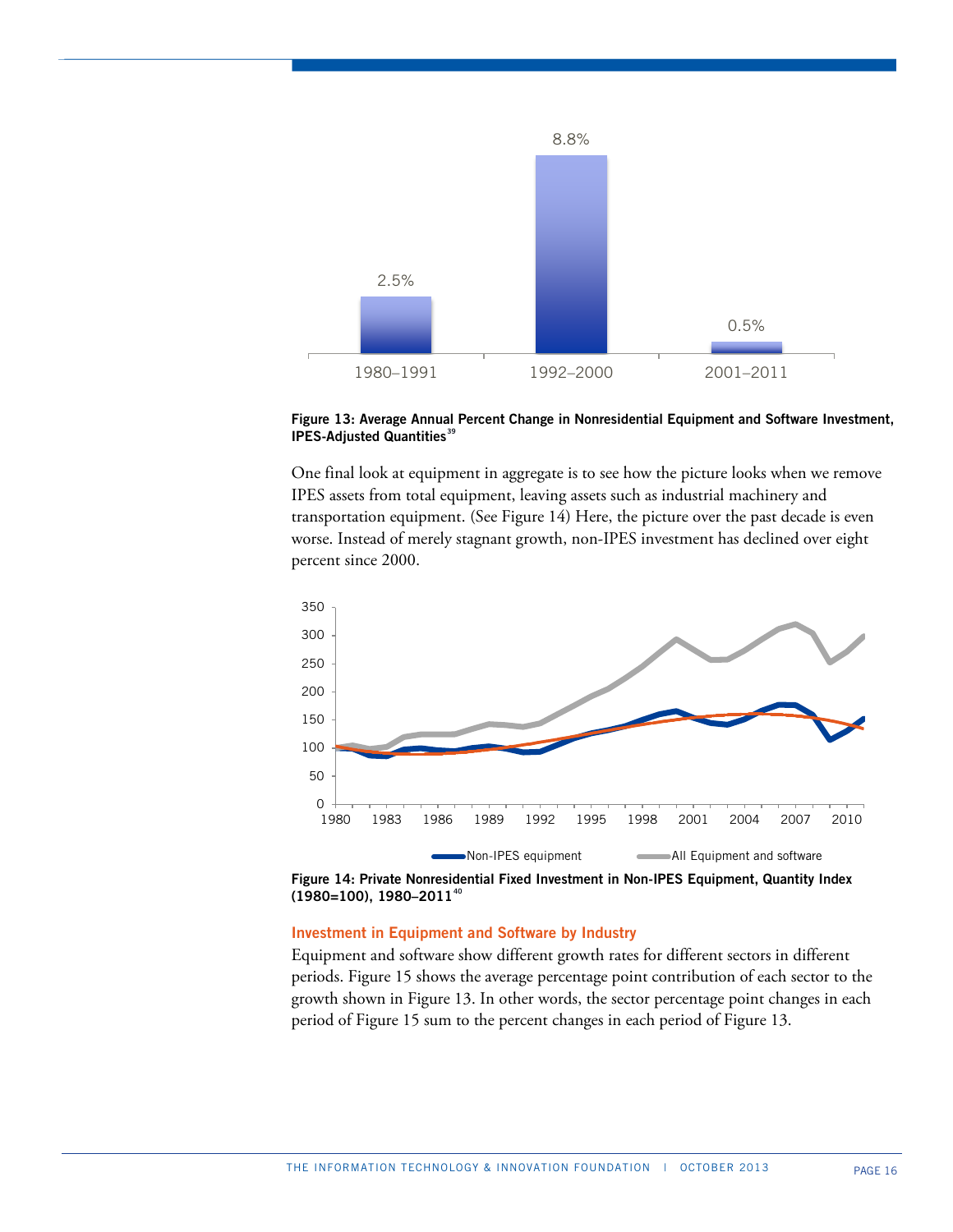

*The composition of investment went from being spread over a broad base of sectors, especially in the 1990s, to being concentrated in a few select sectors in the 2000s.*

**Figure 15: Average Annual Percentage Point Contribution to Percent Change in Nonresidential Equipment and Software, by Sector[41](#page-38-31)**

The results of this decomposition are striking. Not only did equipment and software investment show almost no growth in the 2000s, but the composition of investment went from being spread over a broad base of sectors, especially in the 1990s, to being concentrated in a few select sectors in the 2000s. In the 1980 to 1991 period, only commodities and construction—and to a lesser extent, trade and transportation—put a drag on total equipment and software growth—every other sector expanded investment rates. Likewise, investment grew across the board in the 1992 to 2000 period, although over 23 percent was in the real estate and financial services industry. From 2001 to 2011, however, only three sectors—management and professional services, commodities and healthcare—saw substantial increases in equipment and software investment. Meanwhile, investment in sectors such as manufacturing and information fell.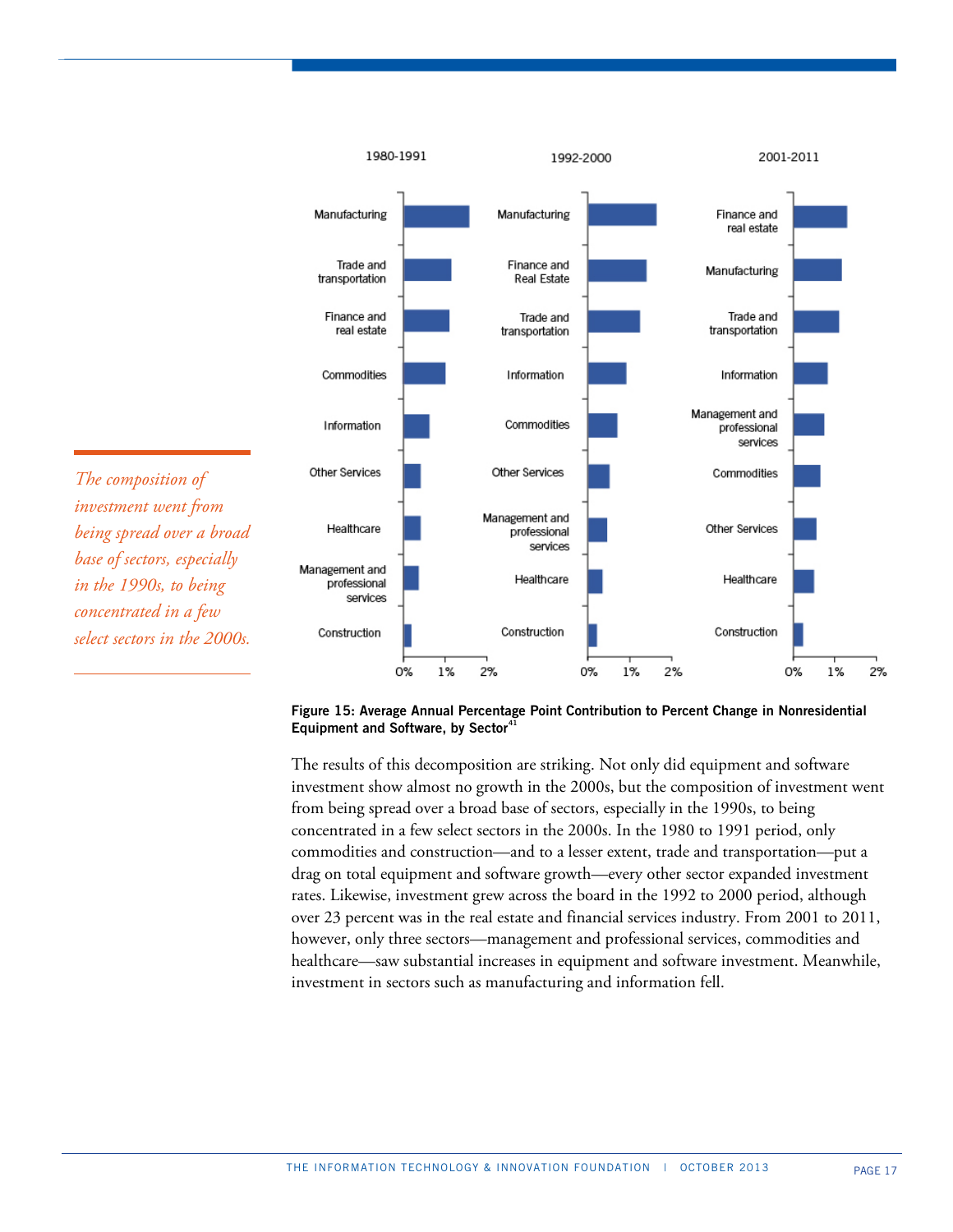

**Figure 16: Nonresidential Investment in Equipment and Software, Average Share of GDP, by Sector[42](#page-38-32)**

As Figure 16 shows, manufacturing led in the 1980s and 1990s but was displaced in the 2000s by finance and real estate, much of that made in the ramp up to the financial collapse of 2008. Indeed, investment by manufacturers in the United States in equipment and software in 2011 was 13 percent below its 1998 peak, even as GDP was 71 percent higher.<sup>[43](#page-38-33)</sup> Figure 17 shows the trend: like equipment and software investment as a whole, manufacturing equipment and software investment increased in the 1980s and 1990s, and then began its downward trend following 2001. And, correspondingly, the net stock of manufacturing equipment and software assets has stagnated, as Figure 18 shows.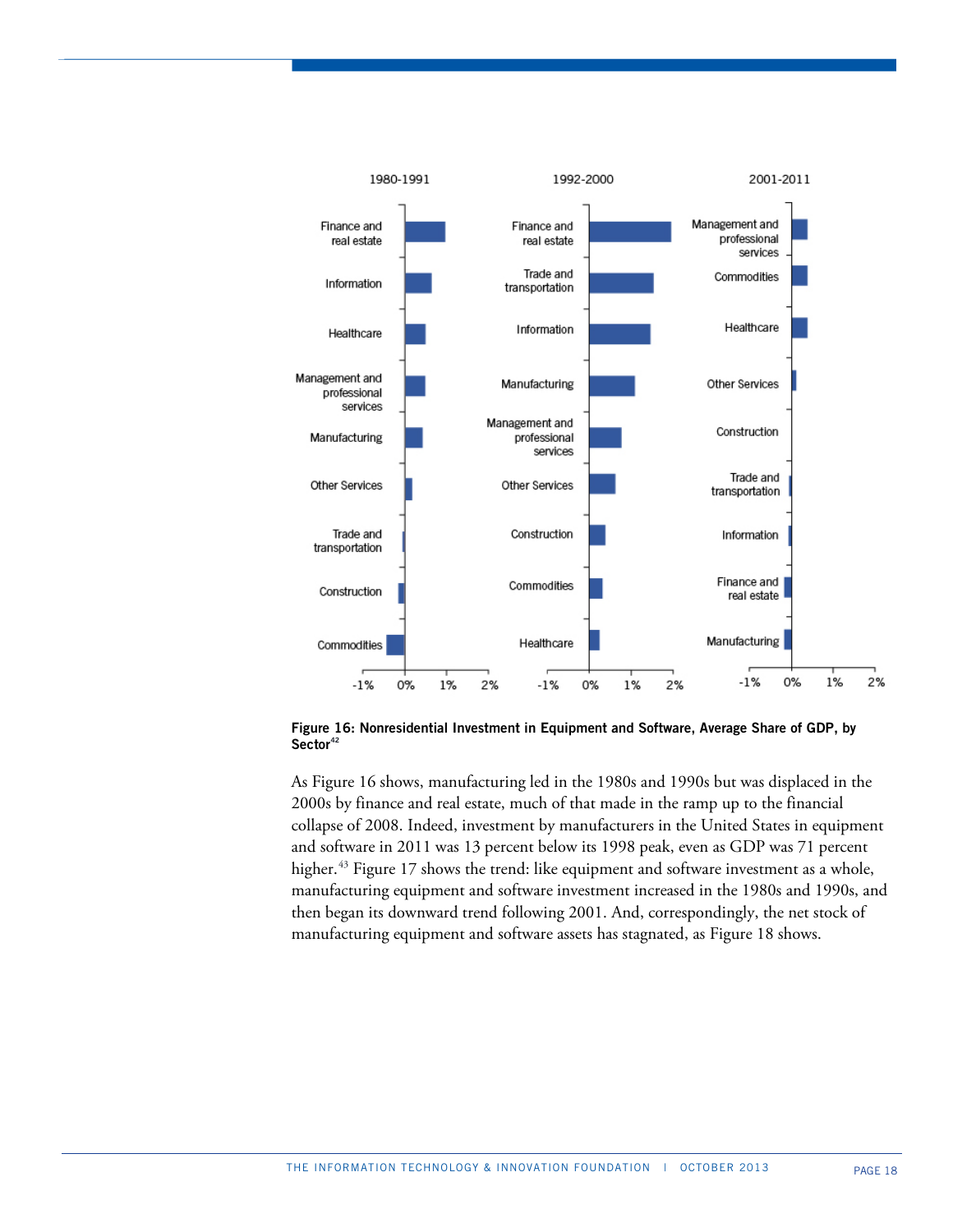

**Figure 17: Equipment and Software Investment in Manufacturing, IPES-Adjusted Quantity Index (1980=100), 1980–2011[44](#page-38-34)**

One response to the decline in manufacturing investment might be that this is to be expected, as "old" manufacturing industries such as textiles move offshore. However, the investment decline is apparent in even industries where the United States is supposed to hold a competitive advantage. Take the chemical industry, for example. The trend line on Figure 19 shows that, on net, equipment and software investment in the chemical industry is over 14 percent lower in 2011 than it was in 1998. As such, and much like equipment and software investment as a whole, the net stock of equipment and software assets in the chemical industry has stagnated in recent years, having experienced a 0.9 percent decline since 2008. (See Figure 20)



**Figure 18: Net Stock of Equipment and Software Assets in Manufacturing, IPES-Adjusted Quantity Index (1980=100), 1980–2011[45](#page-38-35)**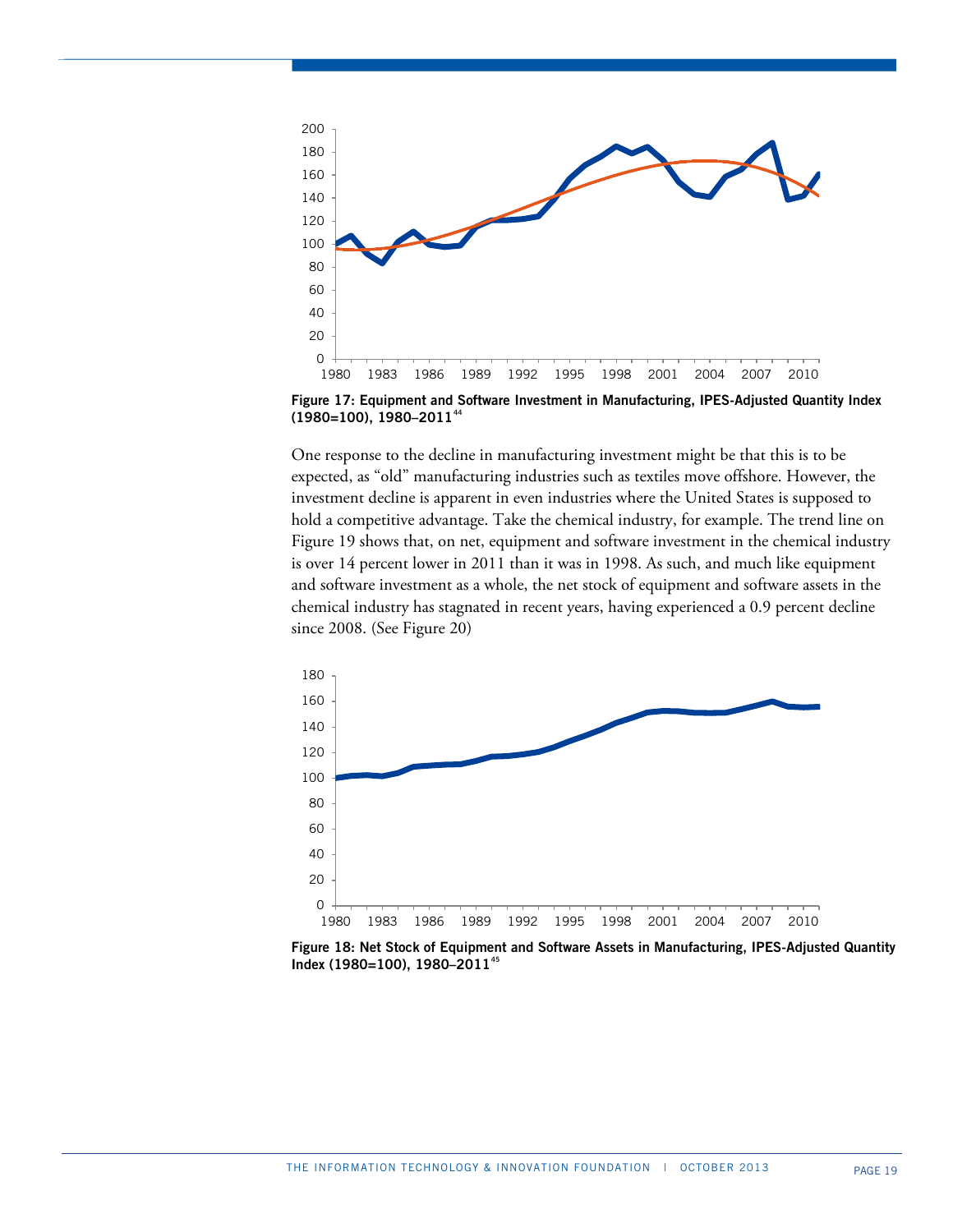

 **Figure 19: Equipment and Software Investment by the Chemical Products Industry, IPES-Adjusted Quantity Index (1980=100), 1980–2011[46](#page-38-36)**

The investment trends in the computer and electronic products industry are even worse: we see a 36 percent decline in equipment and software investment since 2000. (See Figure 21) Moreover, the net stock of its equipment and software assets began to fall long before that of the private business sector as a whole. As of 2011, the net stock for this industry is 13 percent lower than its peak in 2001. (See Figure 22) This is a substantial decline when it comes to stock, and it demonstrates in part the drag that the higher depreciation rates of IPES can have on an industry's capital stock as they increase as a share of the industry's capital stock: in 2011, IPES formed 38 percent of the computer and electronics industry's capital stock, compared to 31 percent for the private business sector as a whole; the share for both was 18 percent in 1980. Indeed, in order for its stock to recover, the computer and electronics industry would need to see significant growth in its investment; simply treading water would still cause its stock to shrink because existing capital stock depreciates faster than in most other industries.



 **Figure 20: Net Stock of Equipment and Software Assets in the Chemicals Industry, IPES-Adjusted Quantity Index (1980=100), 1980–2011[47](#page-38-37)**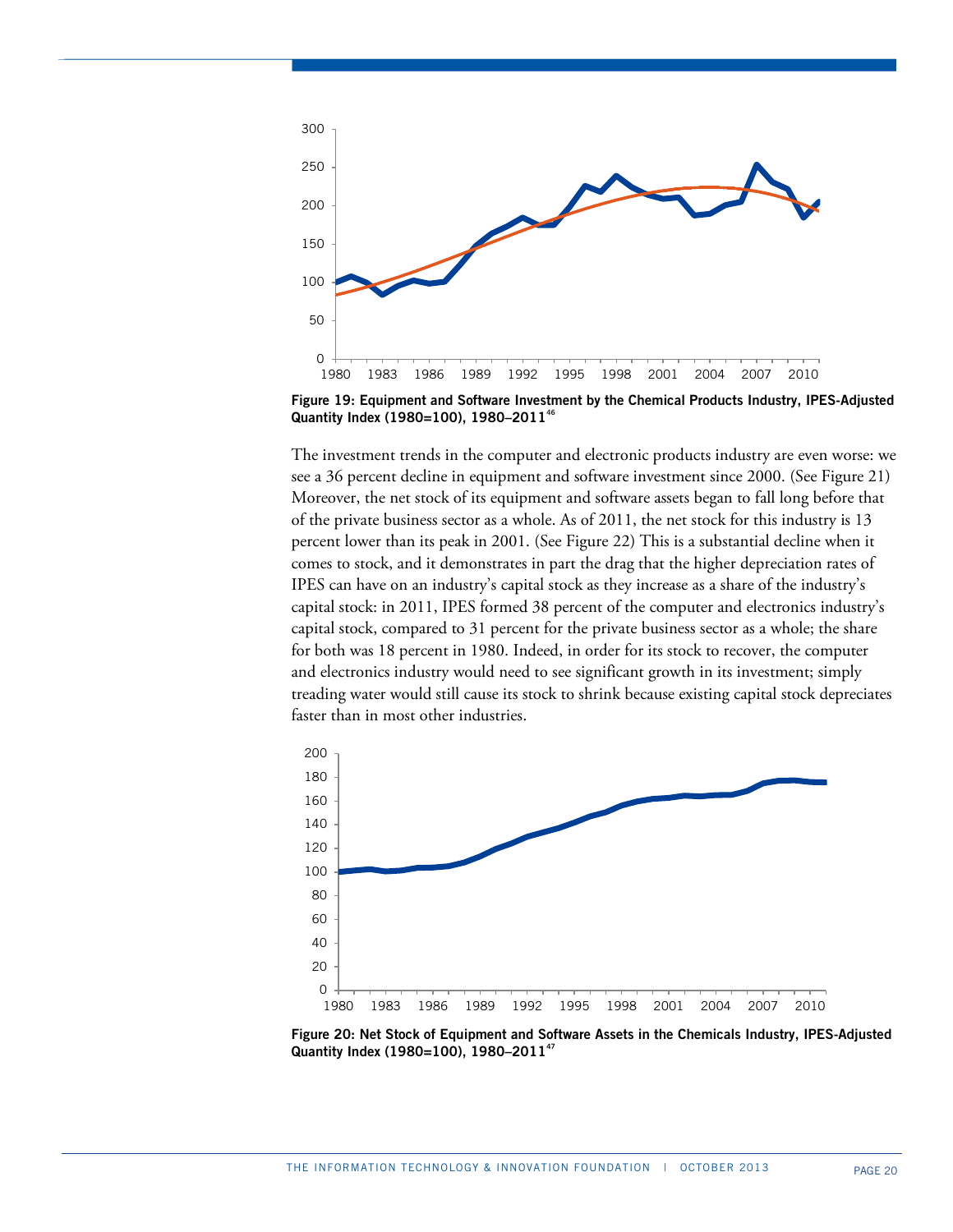

**Figure 21: Equipment and Software Investment by the Computer and Electronic Products Industry, IPES-Adjusted Quantity Index (1980=100), 1980–2011[48](#page-38-14)**

Even "leader" industries outside of manufacturing saw their investment rates slow in the 2000s. The information industry (which includes software, publishing, media, telecommunications, and data processing services) is one example, as Figure 23 shows. After peaking in 1999 and 2000 (the years of the "dot-com" bubble), investment rates fell significantly but were back on trend line by 2007. Since then, they have fallen. Meanwhile, investment by the finance and real estate sectors has fallen significantly since the booms of the past two bubbles, although it has recovered somewhat since 2010. (See Figure 24)



**Figure 22: Net Stock of Equipment and Software Assets in the Computer and Electronic Products Industry, IPES-Adjusted Quantity Index (1980=100), 1980–2011[49](#page-38-15)**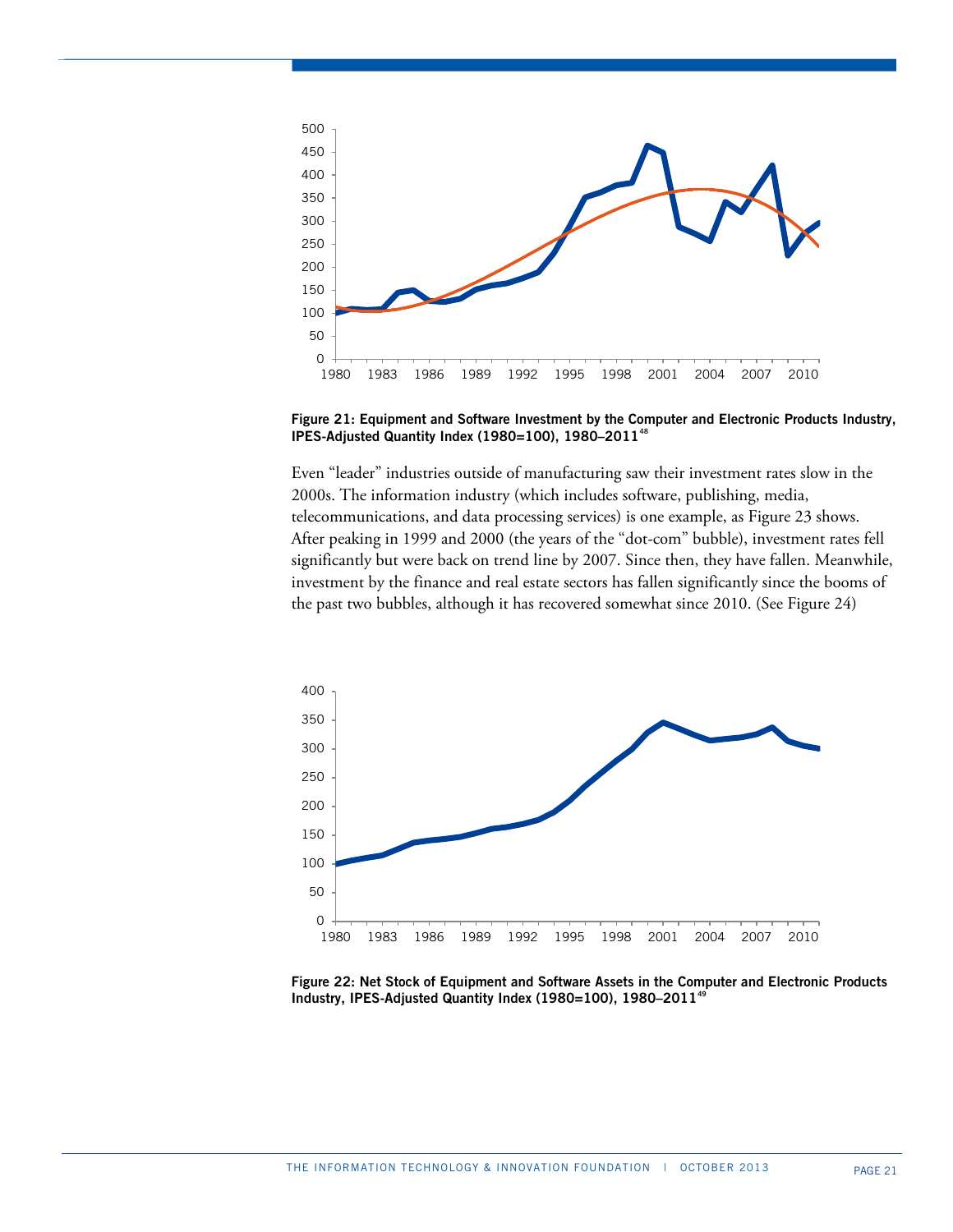

 **Figure 23: Equipment and Software Investment by the Information Industry, IPES-Adjusted Quantity Index (1980=100), 1980–2011[50](#page-38-38)**



 **Figure 24: Equipment and Software Investment by the Finance and Real Estate Sectors, IPES-Adjusted Quantity Index (1980=100), 1980–2011[51](#page-38-39)**

#### **Investment in Equipment and Software Since the Great Recession**

Finally, it is important to note that as the post-2008 recovery has proceeded, investment has shown a significant level of growth in 2010 and 2011. Indeed, as a rising tide lifts all boats, nearly every sector posted gains in equipment and software investment over the period. This is heartening—growth is far better than decline, of course—however, there are troubling signs amidst the good news. First, the growth—almost nine percent per year in 2010 and 2011—has been driven in large part by the rebound in the finance and real estate sectors. In fact, in 2010 and 2011, finance and real estate accounted for over one-fourth (27 percent) of the equipment and software investment growth over the period. By comparison, finance and real estate accounted for just 16 percent of the investment growth on average during the housing and Wall Street boom between 2003 and 2007. (See Figure 25) Second, compared to a decade ago, equipment and software investment is stagnant, even taking this mini-boom into account. Even after this recent increase, investment is up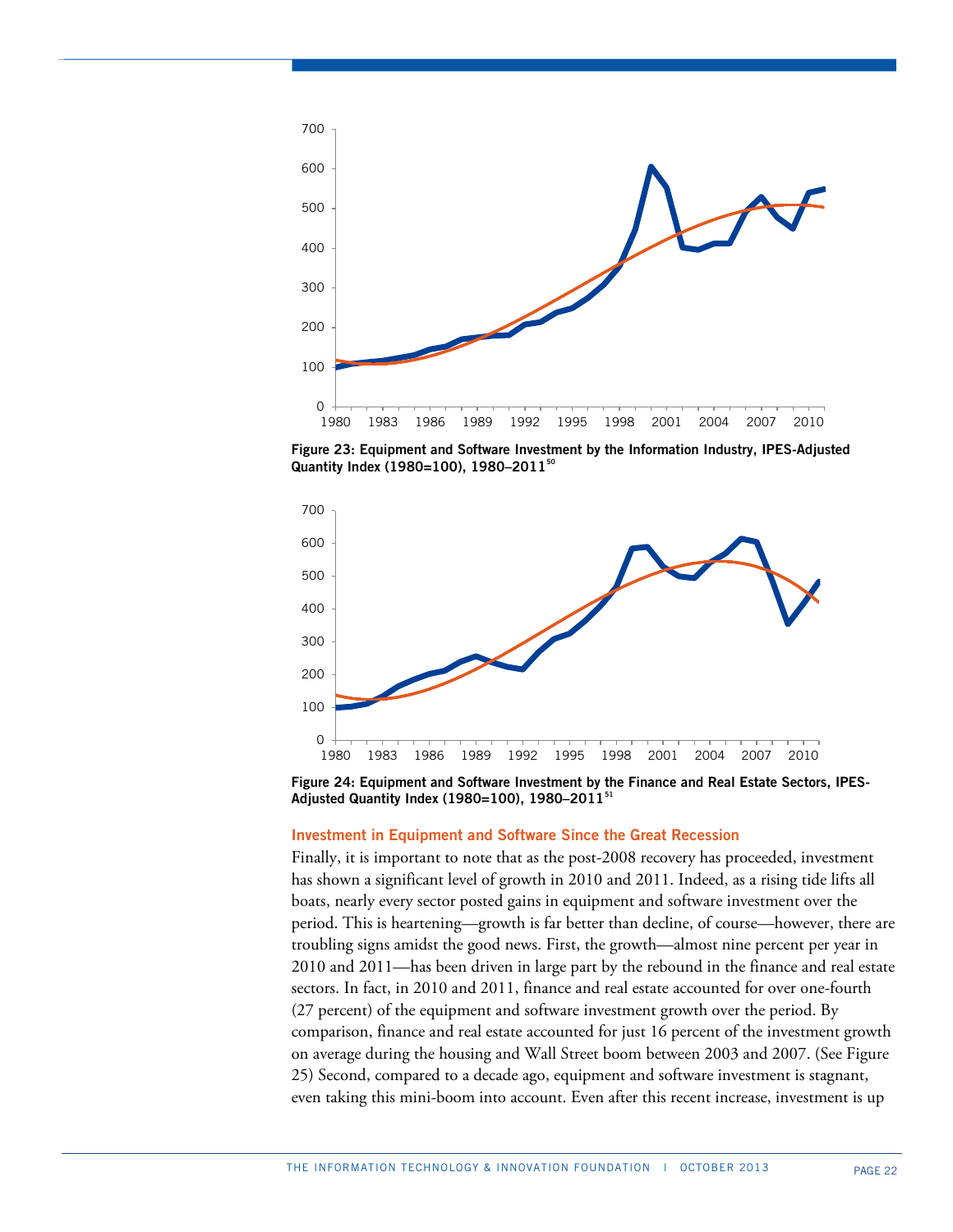only two percent over 2000 levels. Compare this to the 1980s, when investment grew by 43 percent, and the 1990s, when investment grew by 191 percent. Clearly, while the recent increase in investment is a welcome sign, it is far too little to truly be called a "recovery."



*While the recent increase in investment is a welcome sign, it is far too little to truly be called a "recovery."*

**Figure 25: The Finance and Real Estate Sectors' Average Contribution Share of the Growth in Equipment and Software Investment, IPES-Adjusted[52](#page-38-40)**

# **THE CAUSES OF INVESTMENT STAGNATION**

Business investment in the United States is lackluster. The question that naturally follows is why? While a full analysis is beyond the scope of the report, we would point to two possible reasons. First is the decline in the competiveness of U.S. traded-sector businesses on the global market that has been occurring, particularly over at least the past decade. Second is the "short-termism"—the obsession with the upcoming financial report rather than long-range planning—that pervades publicly traded businesses facing stockholder pressures.

# **Declining U.S. Competitiveness**

The United States' competitive decline has been a relatively untold story over the past decade, although its symptoms have clearly manifested in the dramatic fall in manufacturing employment and investment since 2000, and in the sluggish, never-quite-there "recovery" since the Great Recession.<sup>[53](#page-38-16)</sup> Although it is often overlooked in Washington, it is a failure of the United States to adapt to a global economy that is ever more dependent on knowledge and innovation for growth—the so-called "New Economy"—that is causing traded sector firms to look to other, more competitive countries when it comes to choosing locations, and causing the United States to lose share in traded sector industries. In turn, the United States loses out on the capital investment that follows those firms overseas, which does not come as much as it once did from overseas firms investing here.

U.S. competitive decline over the past decade has been demonstrated in numerous studies. In 2010, the Boston Consulting Group ranked the United States just eighth in global innovation-based competitiveness, analyzing factors such as corporate and government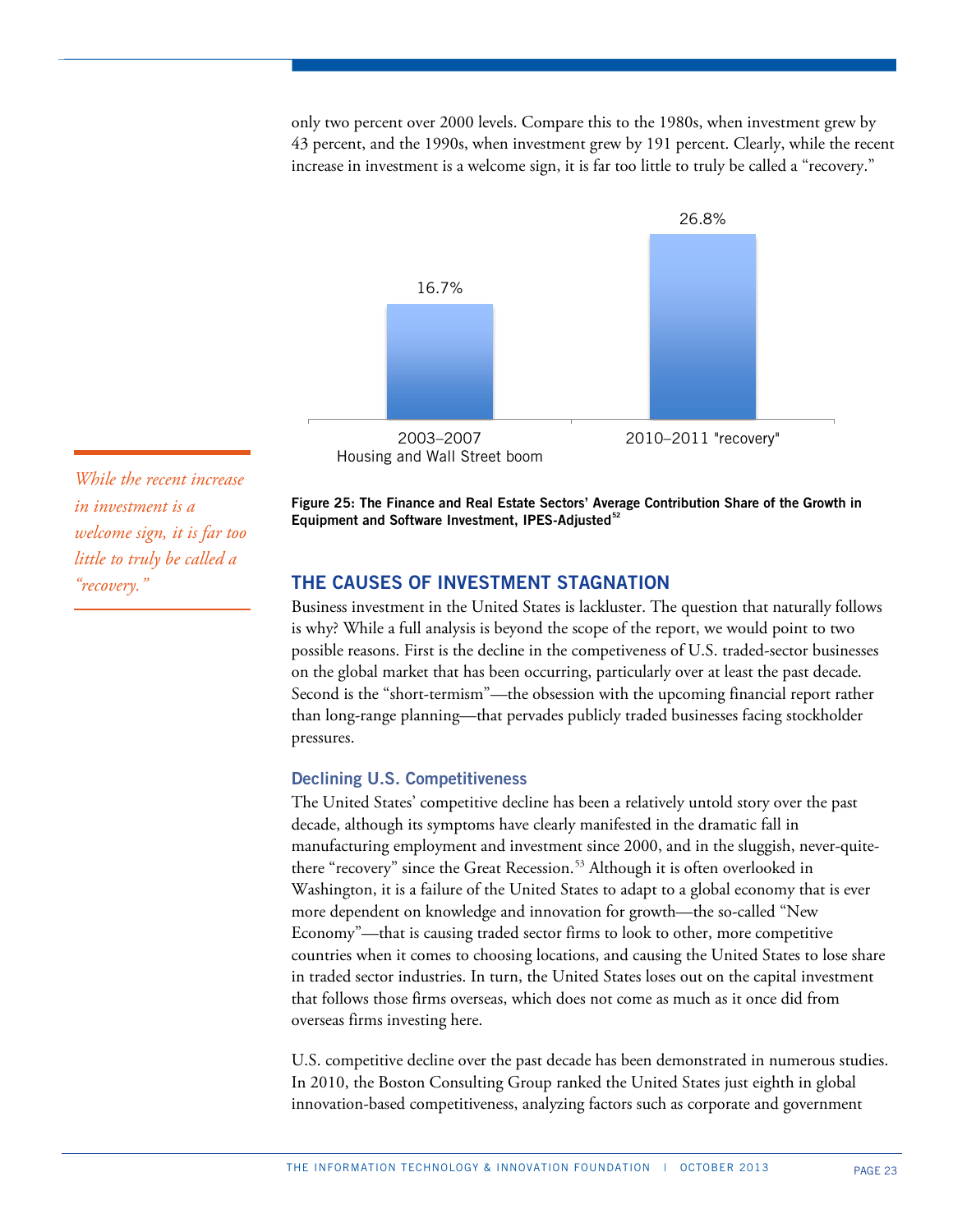R&D investment, venture capital, and scientists and engineers, among others.<sup>[54](#page-38-17)</sup> In 2011, ITIF ranked the United States fourth out of 40 nations in innovation-based competitiveness.[55](#page-38-20) Apologists for the status quo might point out that the United States is still in the top 10. But it is not just that we are no longer number one, as we were as recently as the early 2000s; it is that our rank is slipping rapidly: the ITIF report found that the United States was second-to-last out of 44 countries in the rate of change in its competitive position between 1999 and 2011.<sup>[56](#page-38-21)</sup>

Competitive decline has been most dramatically felt in U.S. manufacturing, the key traded sector industry. U.S. manufacturing employment has declined 33 percent between 2000 and 2011, exceeding the loss during the Great Depression.<sup>[57](#page-38-41)</sup> And as ITIF has pointed out, this loss was not principally due to higher productivity in manufacturing. Rather, when measured properly, U.S. manufacturing output actually fell over 10 percent in the 2000s, the first decline since the government began measuring output in the 1940s. Indeed, the United States has seen its global share of manufacturing eviscerated in industry after industry. For example, whereas the United States claimed 29 percent of the printed circuit board (PCB) production in 1998, by 2009 that share had plummeted to eight percent. Likewise, the U.S. share of the photovoltaic (solar panel) market cratered from 30 percent in 1999 to less than six percent in 2008. Meanwhile, China's position in these industries has been the direct inverse of America's. Its share of PCB manufacturing grew from seven percent in 1999 to over 31 percent in 2008, and its share of the solar panels market grew from six percent to 32 percent. The song remains the same across the manufacturing landscape.[58](#page-38-24) That said, while manufacturing has been hard hit, isn't the U.S. high-tech industry doing well? Not really. After running a trade surplus for decades in high-tech products, the United States began to run a trade deficit in this sector in the 2000s.

Another symptom of competitive decline lies in the United States' foreign direct investment (FDI) numbers. While many observers have touted the robustness of foreign direct investment in the United States, it is important to realize that there are two kinds of FDI. The first kind is FDI that is used to establish new U.S. businesses—known as "Greenfield" investment. The second kind is FDI that is used to acquire preexisting U.S. business (those that were previously owned by American entities). In general, the first kind is far better for economic growth than the second kind. So, which kind of FDI dominates, Greenfield FDI or acquisitions of existing businesses? Unfortunately, the U.S. government has discontinued its survey of Greenfield investments, and thus the latest available data are for 2008. However, the data from 1992 to 2008 paint a bleak picture. On average, Greenfield FDI constituted just 14 percent of all new foreign direct investment outlays in the United States, while acquisitions accounted for 86 percent.<sup>[59](#page-38-42)</sup> In 2008, Greenfield investment was just seven percent of new FDI outlays. The rate of change is no better: from 1998 to 2008, acquisition investment grew at a rate of 2.9 percent per year, while Greenfield investment had a growth rate of -6.1 percent per year. $60$ 

When the United States loses its attractiveness as a production location for traded-sector businesses, those businesses move, taking their investment along with them. By the same token, fewer foreign firms make Greenfield investments here in the United States. Hence, we see investment declines in traded-sector industry after trade-sector industry, from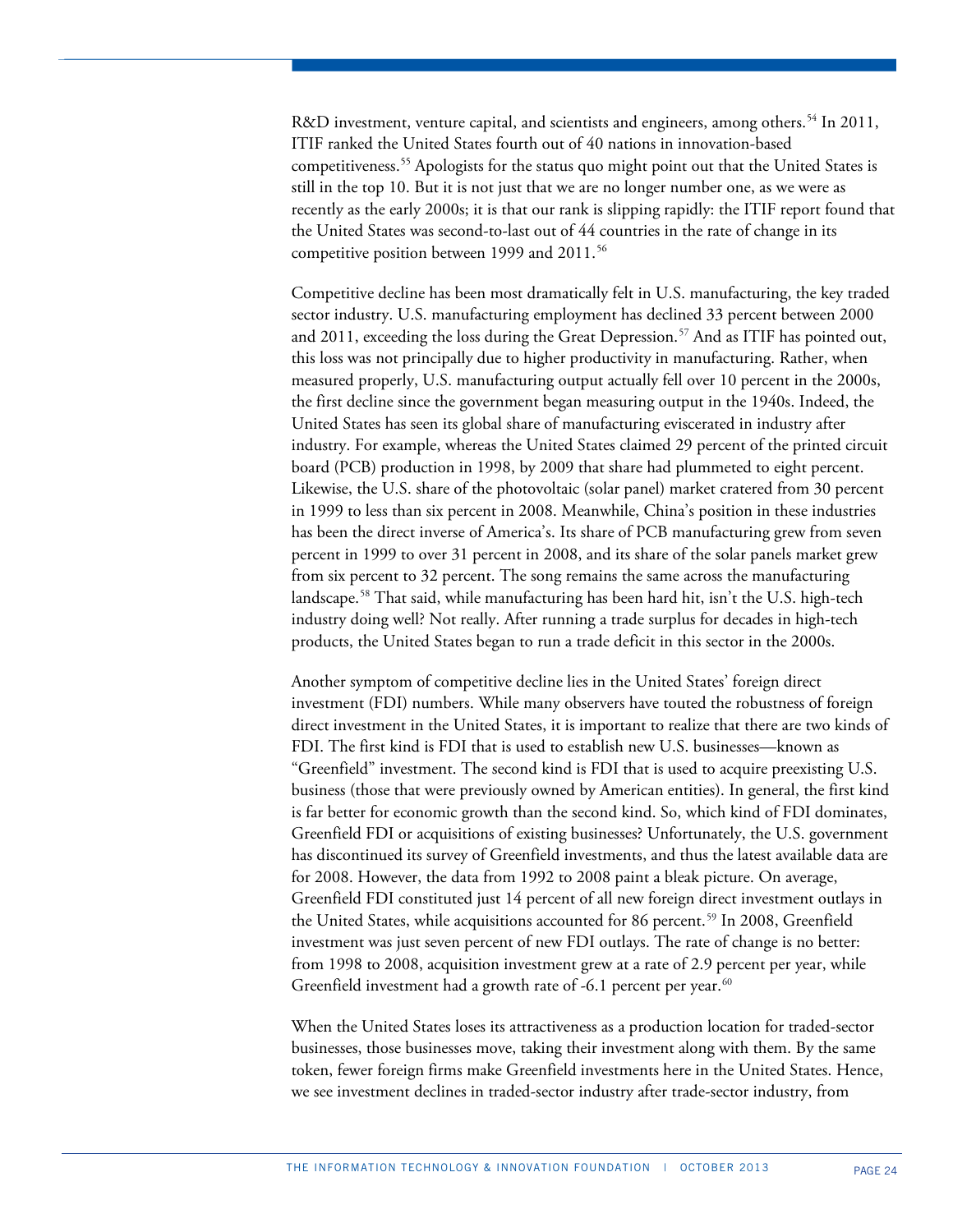information to computers to chemicals, as we demonstrated in the previous section. But it gets worse. Traded-sector businesses provide the economic lift upon which the rest of an economy rides. As Gene Sperling, director of the White House National Economic Council, recently put it, "If an auto plant opens up, a Walmart can be expected to follow. But the converse does not necessarily hold—that a Walmart opening does not definitely bring an auto plant with it."<sup>[61](#page-38-29)</sup> In other words, traded-sector firms are the "anchors" of an economy, and when the anchor is uplifted, the rest of the economy drifts away. This means that, not only does competitive decline reduce investment in the traded sector, but it also reduces investment in the non-traded sector. Pizza parlors, retail stores, hair salons—you name it—will purchase less machinery and equipment if the traded sector is declining.

But not only is lower investment a symptom of competitive decline, it is also a *cause* of competitive decline. As we discussed in the section "Why Capital Investment Matters," since investment diffuses innovation, investment declines imply low rates of innovation adoption. Indeed, this is true regardless of whether the country is innovating at a high rate or not—most of those innovations are only fully utilized with investment. Moreover, while U.S. firms pull back on investments in new innovations, companies in other nations will continue to invest, and, as they reap the benefits of those innovations, will gain a competitive advantage over U.S. firms within the global marketplace. Thus we start to see a vicious spiral: declining competitiveness leads to declining investment, and then declining investment leads to further declines in competitiveness, and so on. This is a dangerous situation for the U.S. economy and policymakers should pay it serious attention.

## **Market Short-Termism**

In recent decades, the pressure on companies by Wall Street to achieve short-term profits has all too often come at the expense of long-term investment. As the Business Roundtable, the leading trade association for large U.S. businesses, reports, "The obsession with shortterm results by investors, asset management firms, and corporate managers collectively leads to the unintended consequences of destroying long-term value, decreasing market efficiency, reducing investment returns, and impeding efforts to strengthen corporate governance."[62](#page-38-32) In a 2004 survey of more than 400 U.S. executives, more than 50 percent said they would delay new investment projects in order to meet short-term earnings targets, even if it meant sacrifices in value creation.<sup>[63](#page-38-44)</sup> A 2013 study by John Asker, Joan Farre-Mensa and Alexander Ljungqvist found that public firms invested substantially less than privately held firms in terms of capital expenditures (CAPEX) and mergers and acquisitions (M&A). Furthermore, the public firms were less responsive to changes in the investment climate. Significantly, they found that this divergence in investment behavior was most strong in industries where stock prices were most sensitive to current earnings. The authors surmised that the cause was the pressure on the management of public firms to achieve short-term profits.<sup>[64](#page-38-45)</sup>

This market "short-termism" can be seen in trends in earnings reinvestment into capital equipment verses paying earnings out to as dividends shareholders. For U.S. manufacturers, the ratio of dividends paid to the amount invested in capital equipment increased from the low 20 percent range in the late 1970s and early 1980s, to around 40 percent to 50 percent in the early 1990s, to above 60 percent in the 2000s.<sup>[65](#page-38-46)</sup> In other

*In recent decades, the pressure on companies by Wall Street to achieve short-term profits has all too often come at the expense of long-term investment.*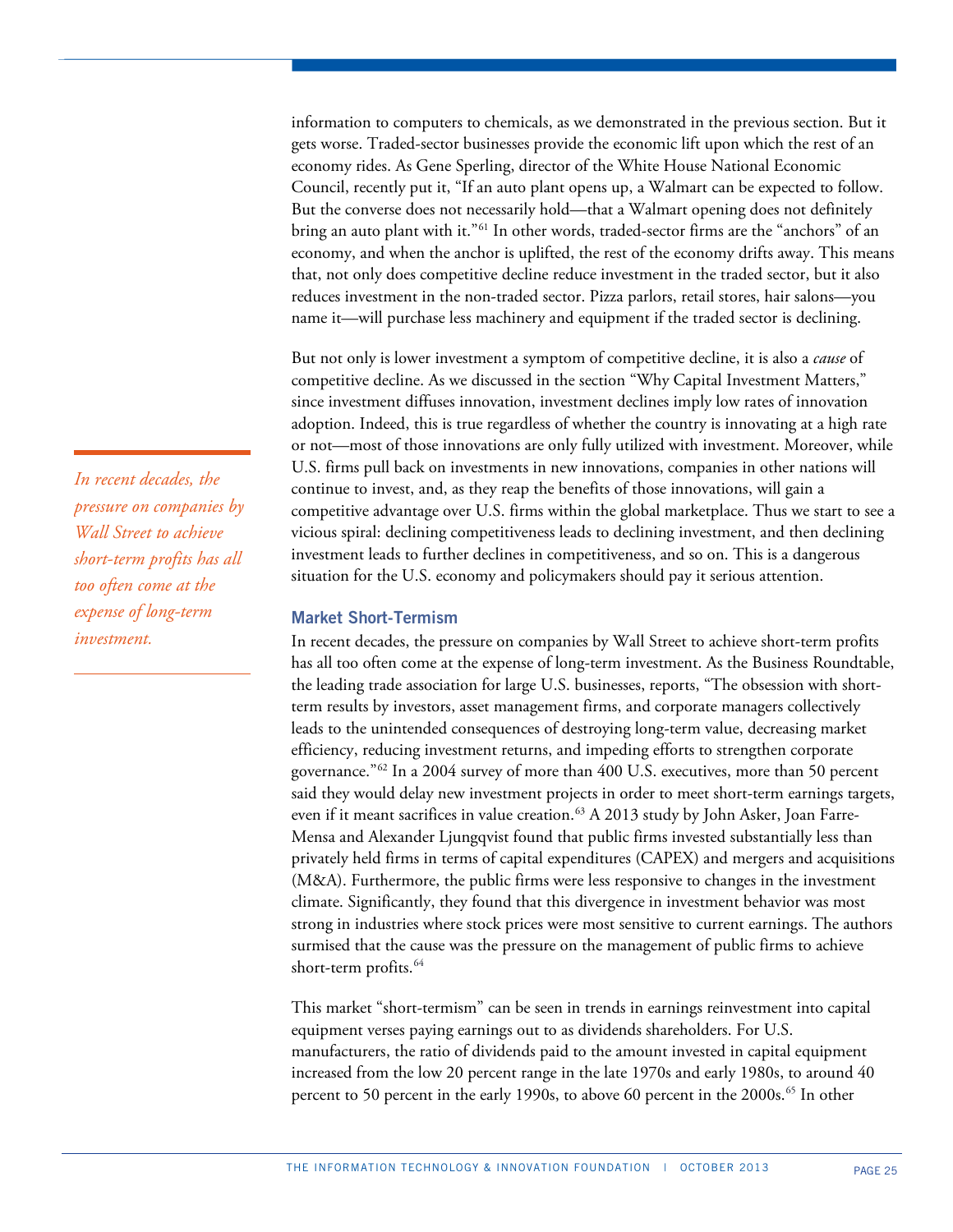words, rather than reinvesting in capital, market pressures have forced companies to keep share prices high by paying greater dividends (or by undertaking share buybacks). These dividend payments increased substantially after Congress slashed the tax rate that individuals paid on corporate dividends in 2003. This was predicted by New York University Professor Aswath Damodaran, who stated that tax cuts on dividend income would lead to "a dramatic surge both in the number of companies that pay dividends and in how much they pay and a cutback on larger investments that take longer to receive a payback." He went on to portend: "If the desire to pay dividends causes firms to shift funds from good investments to dividends, these firms and society will pay a price in the form of less real investment and lower growth."[66](#page-38-14)

Harvard Business School Professor and author of the book *The Innovators Dillema* Clayton Christensen explains that in order to present themselves in a favorable light to investors seeking short-term returns, companies rely on accounting measures that lead to limited investment. [67](#page-38-39) For example, Christensen writes, "There's another [measure] called RONA—rate of return on net assets. It causes you to reduce the denominator—assets— …because the fewer the assets, the higher the RONA."[68](#page-38-16) He goes on to describe how companies in other nations view this:

Christensen recalls an interesting talk he had with the Morris Chang the chairman and founder of one of the firms, TSMC [TSM], who said: "You Americans measure profitability by a ratio. There's a problem with that. No banks accept deposits denominated in ratios. The way we measure profitability is in 'tons of money.' You use the return on assets ratio if cash is scarce. But if there is actually a lot of cash, then that is causing you to economize on something that is abundant.

This pressure for short-term returns appears to help explain why capital investment in the 2000s has been stagnant. It will require in-depth analysis and innovative thinking for policymakers to tackle it.

# **POLICY RECOMMENDATIONS**

Given the importance of investment in machinery and equipment to economic growth, the stagnation of the rate of investment and decline in the stock in the 2000s is alarming. Even more alarming is that investment is declining relative to the size of the economy. Without policies to stem the decline and stimulate new investment, productivity growth will slow, as will growth in GDP, jobs and tax revenues. It is not too late, however, for policymakers to put in place policies to encourage the private sector to restore investment rates.

## **Address Market Short-Termism**

Short-termism among publicly traded U.S. businesses is an insidious problem that has undercut U.S. capital investment rates for at least the past decade. Some groups have focused on solutions. The Aspen Institute has proposed several key changes that could alleviate the problem by 1) creating market incentives to encourage long-term capital investment, including making changes in capital gains tax provisions to discourage excessive trading and encourage long-term stock ownership, and removing the limitations on capital loss deductibility for long-term holdings; 2) better aligning the interests of

*The first step to addressing market shorttermism is for Congress and the Obama administration to acknowledge and take seriously the problem.*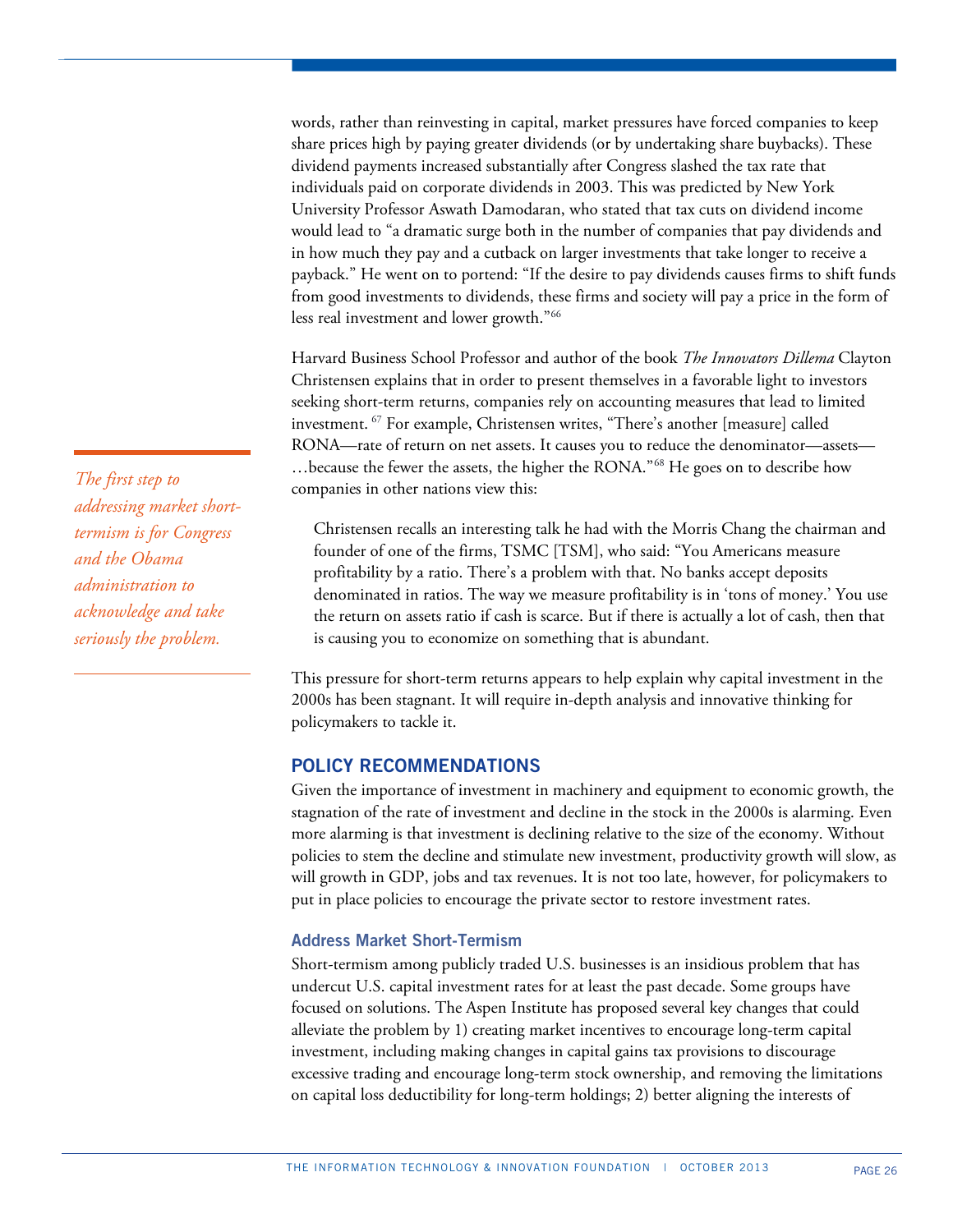financial intermediaries and investors; and 3) improving the transparency of investor disclosures.<sup>[69](#page-38-18)</sup> Others have proposed changes in corporate governance, including the establishment of loyalty shares that encourage long-term investing by rewarding shareholders after a set period of time.<sup>[70](#page-38-47)</sup> Still others have recommended fundamentally changing the corporate culture.<sup>[71](#page-38-48)</sup> Wall Street could play a key role here, if it chose to do so, with financial industry leaders acknowledging the problem and proposing solutions. But to date they have largely been silent. As such, we submit that the first step to addressing market short-termism is for Congress and the Obama administration to acknowledge and take seriously the problem. The next step is to begin a detailed analysis of the problem, and thus we recommend the following:

## **Establish a Task Force to Study Market Short-Termism and Recommend Policies to Ameliorate It**

The White House should establish a task force, led by the National Economic Council, and bring together members of the Council of Economic Advisers and the Treasury Department to study the causes and nature of short-termism, and, most importantly, to draft a set of recommendations to ameliorate it. The task force should analyze all potential options for reigning in market short-termism, ranging from changes to tax law to corporate governance solutions to encouraging changes in the U.S. corporate cultures within business schools, corporate boardrooms and "Wall Street."

## **Establish a Tax Credit for Investing in Equipment and Software**

For many years prior to the Tax Reform Act of 1986, companies in the United States could take an investment tax credit (ITC). Although there have been various tax incentives enacted temporarily since, the country currently has none. Nevertheless, studies of the ITC have found it to be a potent tool for increasing investment. Ben Bernanke, for example, found that "a one percentage point increase in the [pre-1986] ITC raises net equipment investment 1.9 percent … in the first year."[72](#page-38-23) Austan Goolsbee has found that investment demand is "very responsive" to investment tax policy and that this results in increased investment quantity in the medium and long run.[73](#page-38-25) Likewise, Larry Summers and Alan Auerbach found that the investment tax credit spurred investment in equipment and growth in GDP.<sup>[74](#page-38-49)</sup> Jesse Edgerton found that the pre-1986 ITC produced a large and significant decrease in the relative price of farm machinery.<sup>[75](#page-38-50)</sup> Some have argued that the pre-1986 ITC was ineffectual, since investment continued to rise after its repeal. However, Alan Auerbach and Kevin Hassett disproved this claim, finding that the increases in investment pre-dated the credit's repeal, and that investment following its repeal fell far short of what would have been expected on the basis of nontax factors alone.<sup>[76](#page-38-28)</sup>

Unlike the United States, other nations have significant corporate tax incentives for investment. These include:

- Austria, where firms can receive a tax credit of six percent on the costs of education and training their workforce; [77](#page-38-51)
- Malaysia, where companies can depreciate general plant and equipment over six years, with heavy machinery over four years, and computer and IT equipment even faster; [78](#page-38-52)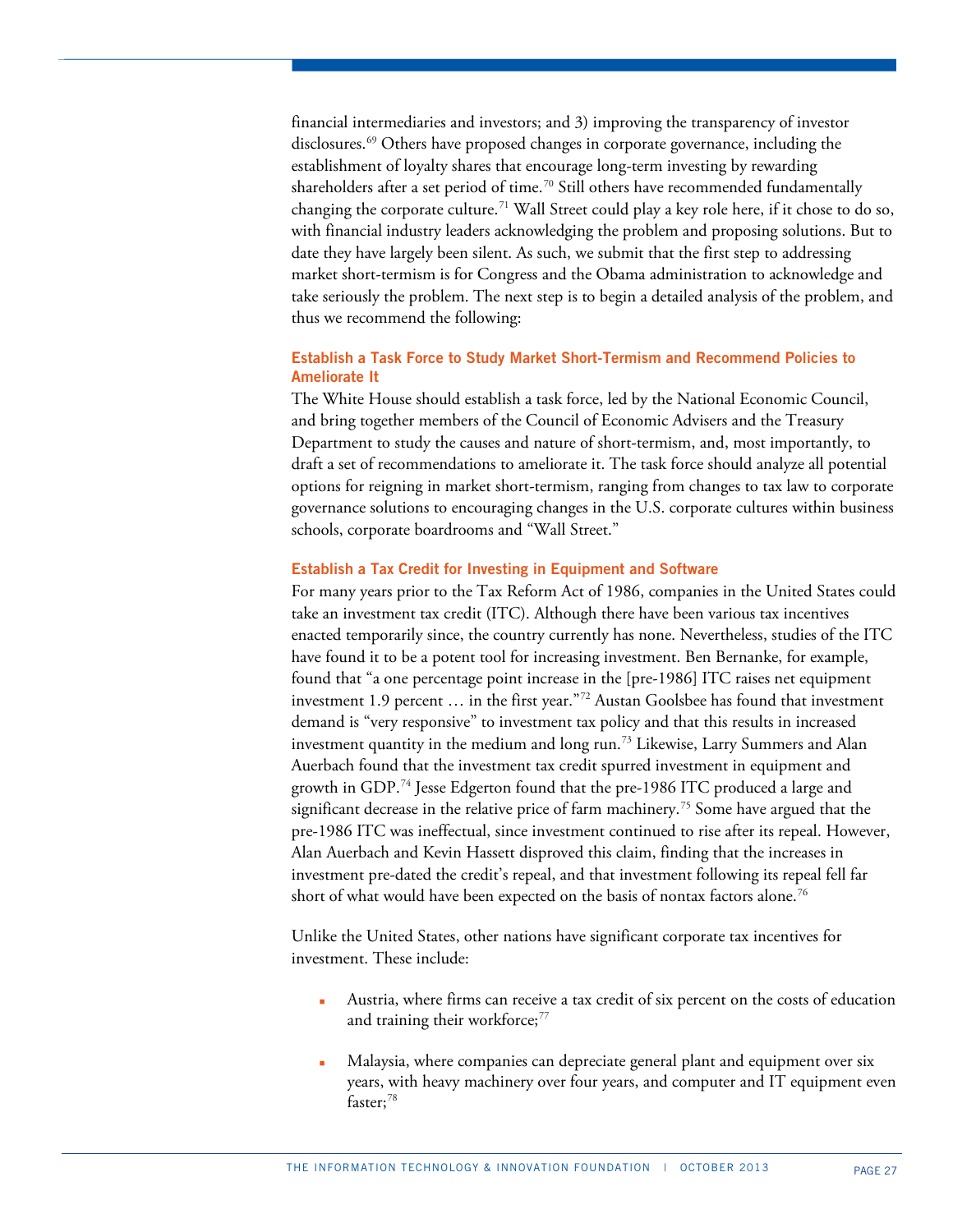- The United Kingdom, where firms can expense investment for plant and machinery up to £250,000 in the first year; $^{79}$  $^{79}$  $^{79}$
- Singapore, where firms can expense in the first year all computers and prescribed automation equipment, robots and energy efficiency equipment. In addition, companies in manufacturing and engineering services industries may receive investment allowances for projects in addition to depreciation allowances; $^{\rm 80}$  $^{\rm 80}$  $^{\rm 80}$
- Japan, where companies can benefit from a modestly accelerated depreciation scheme (consisting of "increased initial depreciation" and "accelerated depreciation"); and  $81$
- And Canada, where purchases of computers are eligible for a 55 percent decliningbalance capital cost allocation rate in the first year. Manufacturing equipment is also eligible for accelerated depreciation.<sup>[82](#page-38-46)</sup>

Some argue that an investment tax credit distorts corporate decisions-making away from optimal decisions. For example, even though Summers and Auerbach found that the ITC led to greater GDP growth, they recommended it be abolished since it led to less "investment" in structures.<sup>[83](#page-38-54)</sup> Others, like Jane Gravelle of the Congressional Research Service, argue that "economic analysis suggests that capital is allocated efficiently and the economy is more productive, absent some market failure or other existing distortion, if all capital income is taxed at the same rate."[84](#page-38-14) But this ignores the significant and mostly new analysis discussed above that suggests that there are significant externalities from investment in equipment and software. Moreover, it is hard to argue that markets allocate capital efficiently given the rampant short-termism now prevalent in the U.S. economy. As such, to maintain a competitive edge over other nations and to restore investment growth for the sake of economic growth, ITIF recommends that Congress provide a stronger tax incentive for investment in machinery and equipment.

Congress should enact an investment tax credit (ITC) to provide a 35 percent credit on all capital expenditures made above 75 percent of a base amount. The ITC would be modeled on the Alternative Simplified Research and Experimentation Tax Credit (ASC). The ASC provides a credit of 14 percent on R&D expenditures above 50 percent of the average of the firm's R&D expenditures over the previous three years. Similarly, the base for the ITC would be the average expenditures on qualifying capital equipment over the last three years, with the credit applying to all expenditures made above 75 percent. This would cost an estimated  $$45$  billion per year over the next 15 years.<sup>85</sup> Because of the larger societal economic impact of investments in equipment and software, the credit would apply only to those investments and not to structures. Allowing for a tax credit for purchases of equipment and software will reduce the after-tax price of investment, raising the level of domestic investment and the productivity of firms.

If Congress does not enact an ITC, it should at least allow firms to expense, for tax purposes, the entire cost of equipment and software in the first year instead of having to

*Congress should enact an investment tax credit (ITC) to provide a 35 percent credit on all capital expenditures made above 75 percent of a base amount.*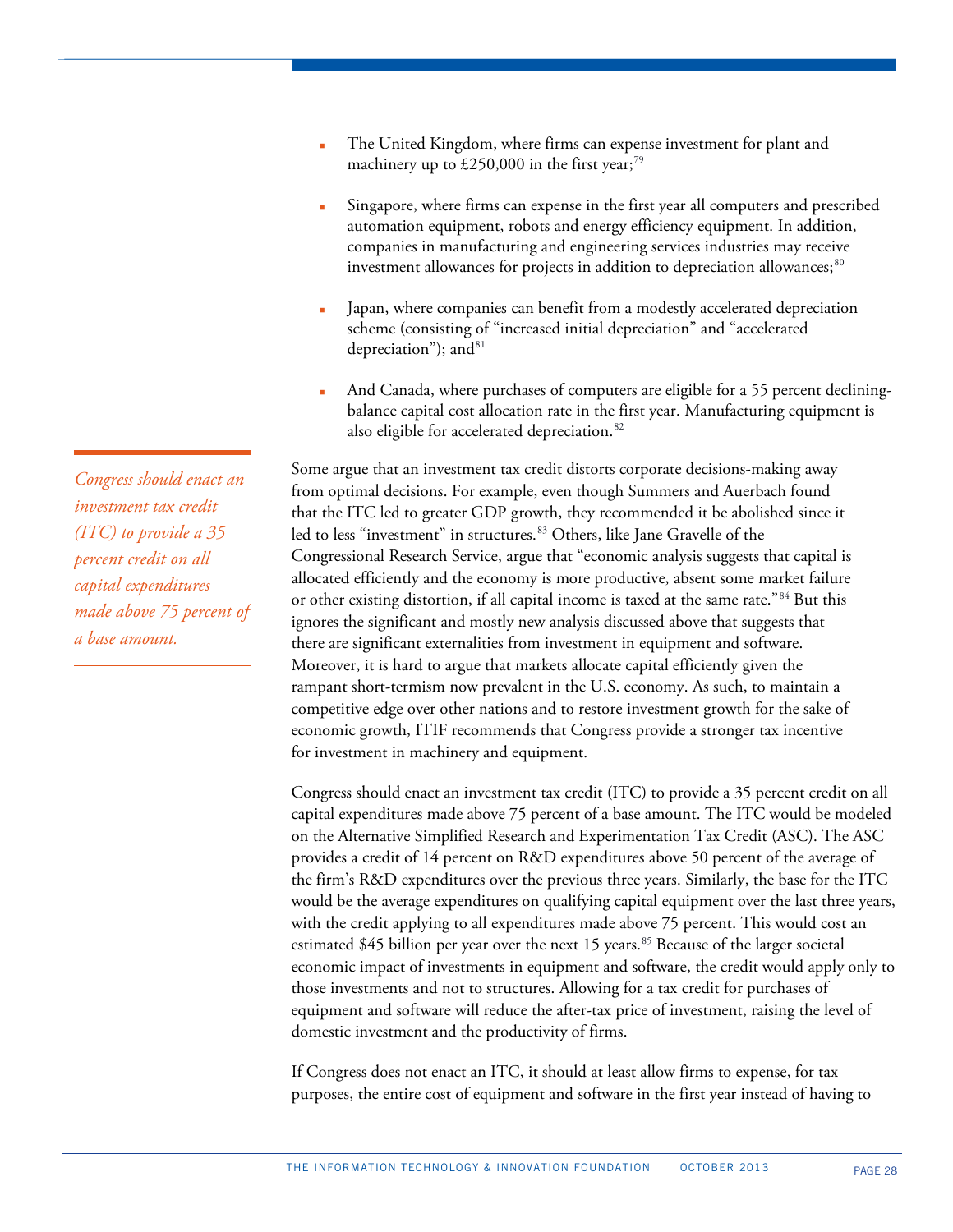depreciate the costs over a number of years. While expensing allows a tax-paying entity to deduct the full cost of assets in the year of purchase, depreciation spreads these deductions over a federally determined asset lifetime. This costs firms more because they have less capital in early years. However, in part because this does not affect book value of firms as much as an ITC would, it may have less stimulative effect on investment dollar-for-dollar than an ITC.<sup>[86](#page-38-19)</sup>

## **CONCLUSION**

Over the last decade, U.S. business investment has stagnated and economic growth and competitiveness have suffered. Indeed, this has been a vicious circle. As investment declines, economic growth declines. As economic growth declines, the capital available for investment and demand for new investment declines. If this trend continues, innovation will slow, competitiveness will continue to decline, and productivity growth will weaken. Thus, it is essential that policymakers make challenging this problem a top priority. While the policy recommendations listed in this paper are not in themselves silver bullets—many countries have similar policies in place already—they will at least put the United States on a more equal footing in the global economy.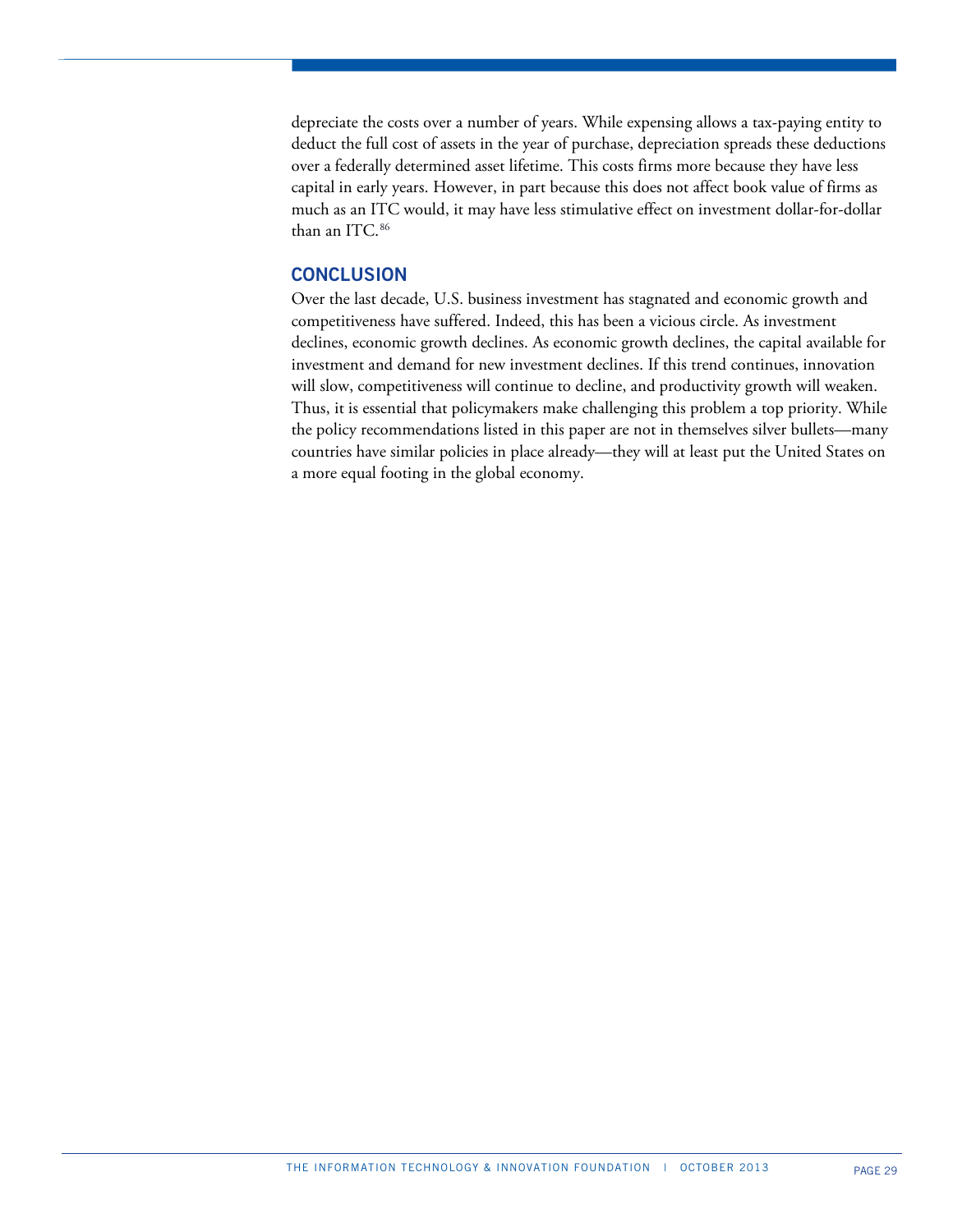# **APPENDIX A**: **MEASURING INFORMATION PROCESSING EQUIPMENT AND SOFTWARE**

According to the U.S. government, between 1980 and 2011, over 85 percent of the growth in investment in private business fixed assets was accounted for by information processing equipment and software (IPES). Between 2000 and 2011, that share rises to 96 percent.<sup>[87](#page-38-20)</sup> Figure 26 shows the growth in IPES relative to the growth of industrial, transportation, and other equipment. Between 1980 and 2011, IPES investment grew by 2,156 percent, over 31 times faster than the next fastest growing type of equipment, transportation, which grew by just 69 percent over the period.<sup>[88](#page-38-41)</sup> Measured IPES investment is so high relative to the other types of investment that it completely dominates the aggregate investment figures.



**Figure 26: Nonresidential Fixed Investment by Major Asset Type, Quantity Indexes Before Adjustment (1980=100), 1980–2011[89](#page-38-55)**

Underlying this rapid growth is the high rate of technological improvement, or quality improvement, of information-technology-based goods (and thus IPES assets). Simply put, in order to accurately track changes in the *quantity* of goods over time, statistical agencies must adjust for *quality* changes in those goods over time. This logic applies to output statistics and investment statistics alike: for example, a new tractor that is twice as powerful as an old tractor must count for more than the old tractor when you want to know how the tractor factory's output is changing over time or how farm investments are changing over time. Statistical agencies use a number of different methods to adjust for quality changes, depending on the type of good.<sup>[90](#page-38-23)</sup> Unfortunately, when these methods are applied to IT goods such as computers, the rate of quality change is extremely rapid, and this leads to perverse statistics. For example, according to the U.S. government, the computer and electronics industry's output has increased by 2,186 percent since 1995, and 24,881 percent since  $1980$ .<sup>[91](#page-38-25)</sup> It contributed to  $113$  percent of the growth in manufacturing output between 2000 and 2011—that is, it grew by more than the entire rest of the manufacturing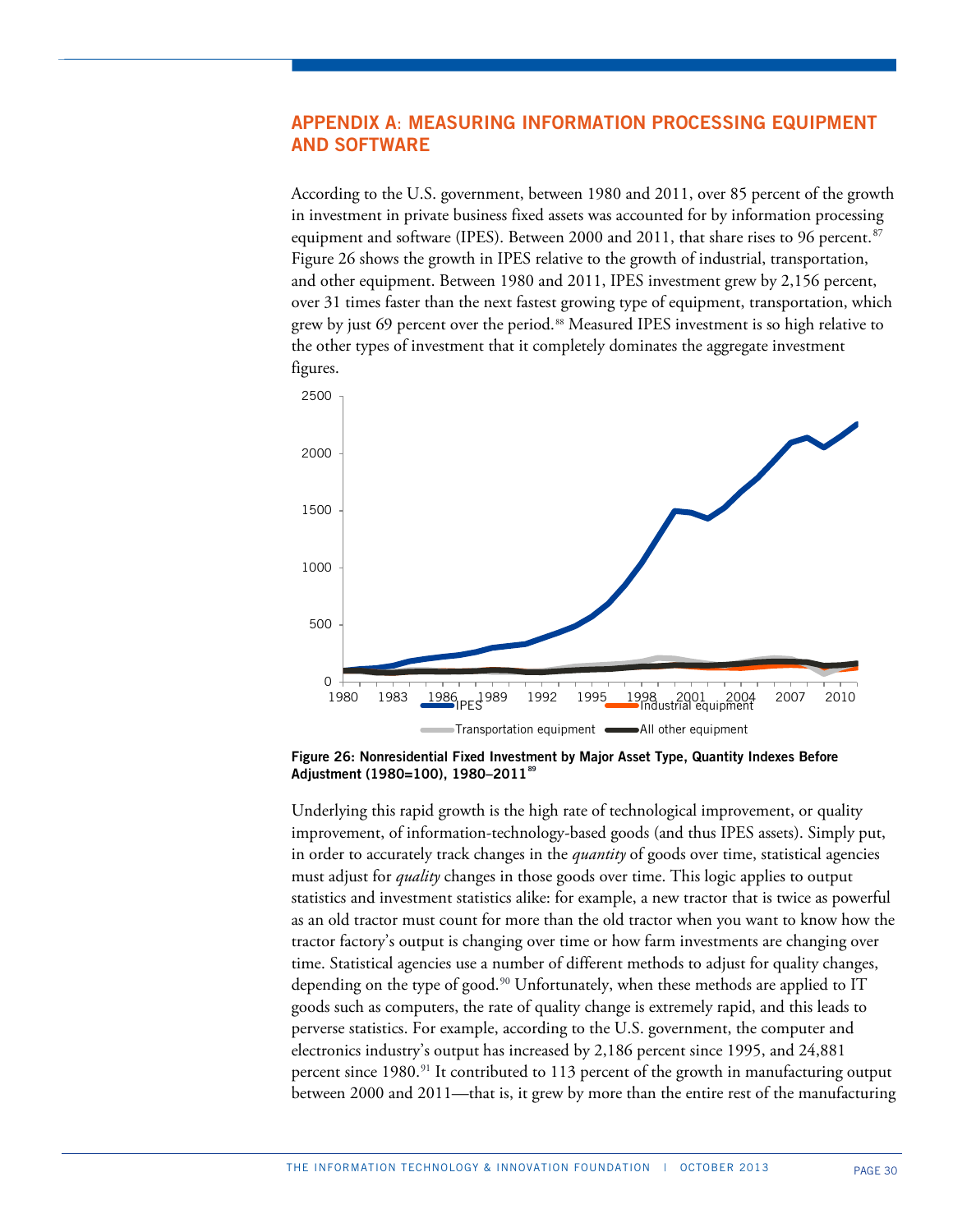sector combined (which in fact declined overall).<sup>[92](#page-38-49)</sup> Now the United States is not producing 24,881 percent more computers than it was in 1980, and there is a strong argument to be made that we are in fact producing significantly fewer computers than we were in 1995;<sup>[93](#page-38-50)</sup> instead, these enormous growth figures result from the statistical agencies' quality change methods when they are applied to IT goods.

Is this reasonable? Economist Milton Friedman famously argued that economic models should be judged on the accuracy of their predictions rather than the validity of their assumptions, $94$  and so we will likewise not judge whether the assumptions underlying the quality change methodologies are valid. However, we will certainly judge the accuracy of their predictions: in the real world, computer and electronic products did not account for 113 percent of the growth in manufacturing output over the past decade. Likewise, IPES assets did not account for 85 percent of the growth in investment over the past decade as the U.S. government says. Nor did investment in IPES assets increase by 2,156 percent since 1980, while the next fast growing asset type grew by just 69 percent. The typical bank, for example, did not increase its investments in computers by over 2,000 percent in the last 30 years. It might have gotten 2,000 times the processing power, but it didn't in any real sense increase its capital investment to that degree. To put it plainly, these numbers are completely misleading. They do not correspond to the real world.

Therefore, in order to gauge the trends in U.S. investment properly, we adjust the growth in IPES assets. To do this, we set the IPES assets to grow at their "nominal" (or "historical," to be precise) rates—that is, the rates of growth they have without the changes the government makes for quality and quantity. Figure 27 shows the effect of our adjustment on IPES assets: investment in IPES assets continues to grow rapidly relative to other assets, but instead of growing 2,156 percent between 1980 and 2011, they grow 681 percent over the period—admittedly, still a very fast rate of growth.



**Figure 27: Nonresidential Fixed Investment by Major Asset Type, Quantity Indexes After Adjustment (1980=100), 1980–2011[95](#page-38-56)**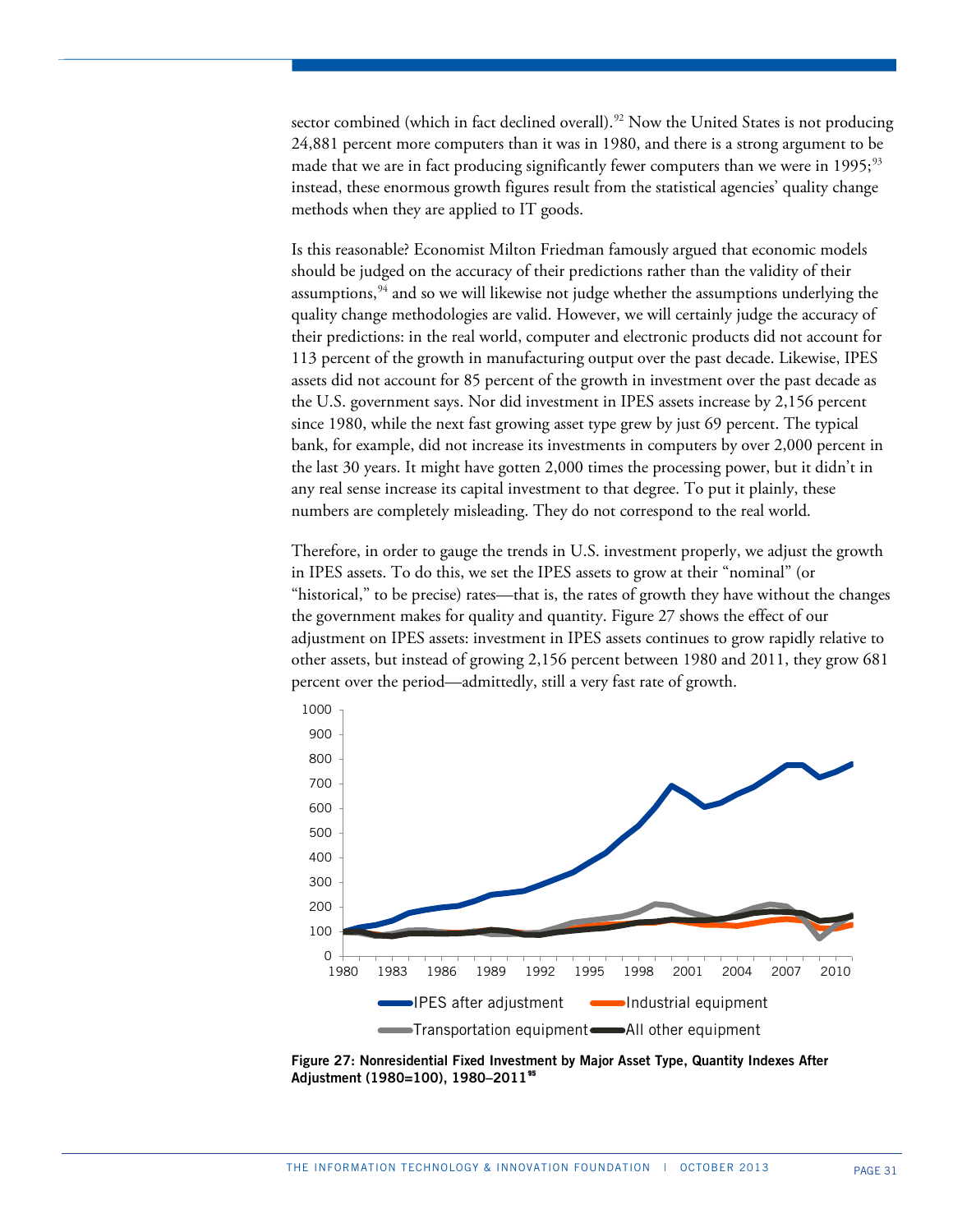After adjusting the growth of IPES assets, we then combined our IPES growth rates with the government's growth rates for non-IPES assets to produce the investment aggregates, such as "total nonresidential fixed investment in equipment, software and structures" or "nonresidential fixed investment in equipment and software." Figure 28 shows the effect on total investment. We employed a similar methodology on the net stock statistics. (See Appendix B for more detail.)



**Figure 28: Total Nonresidential Fixed Investment Before and After IPES Adjustment (1980=100), 1980–2011[96](#page-38-57)**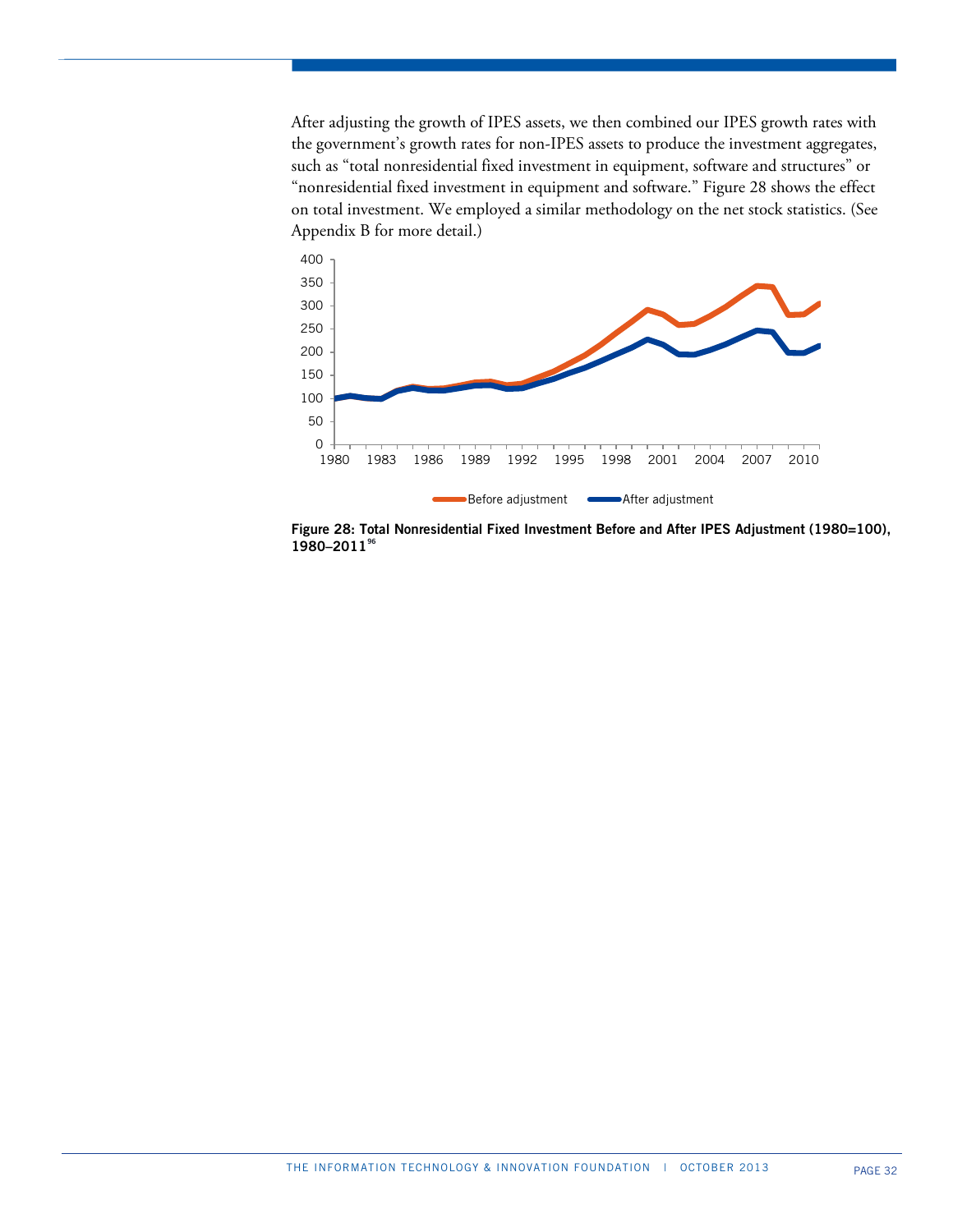# **APPENDIX B: METHODOLOGY**

To adjust the growth of information and processing equipment (IPES) assets, detailed fixed assets data was obtained from the Bureau of Economic Analysis.<sup>[97](#page-38-58)</sup> The growth rate of the price indexes for IPES assets<sup>[98](#page-38-43)</sup> was then set to show zero growth. The aggregation of investment quantities and net stock quantities, and the calculation of investment contributions proceeded as follows.

## **Investment Aggregations**

Constant dollar values were calculated as the quotient of the "historical" dollars series and the adjusted price indexes. Investment quantities were then aggregated over assets i and industries j using the Fisher Ideal index,<sup>[99](#page-38-52)</sup>

$$
Q(t) = Q(t-1)\sqrt{\frac{\sum_{i=1}^{n}\sum_{j=1}^{m}P_{ij}(t)C_{ij}(t)}{\sum_{i=1}^{n}\sum_{j=1}^{m}P_{ij}(t)C_{ij}(t-1)}} \times \frac{\sum_{i=1}^{n}\sum_{j=1}^{m}P_{ij}(t-1)C_{ij}(t)}{\sum_{i=1}^{n}\sum_{j=1}^{m}P_{ij}(t-1)C_{ij}(t-1)}
$$

where  $P(t)$  is the price index value and  $C(t)$  is the constant dollar value at time t.

## **Net Stock Aggregations**

Constant dollar values were calculated as the quotient of the "current" dollars series and the adjusted price indexes. Investment quantities were then aggregated over assets i and industries j using the Fisher Ideal index.

## **Contribution Calculations**

Constant dollar values were calculated as the quotient of the "historical" dollars series and the adjusted price indexes. Contributions to percent change in investment were calculated over assets i and industries j using the formula,

$$
j(t) = \frac{(P_{ij}(t-1) + P_{ij}(t)/\Pi(t))\Delta C_{ij}(t)}{\sum_{i=1}^{n} \sum_{j=1}^{m} (P_{ij}(t-1) + P_{ij}(t)/\Pi(t))C_{ij}(t-1)}
$$

where P(t) is the price index value, C(t) is the constant dollar value and  $\Pi(t)$  the aggregate Fisher price index in period t relative to period t-1.<sup>[100](#page-38-29)</sup>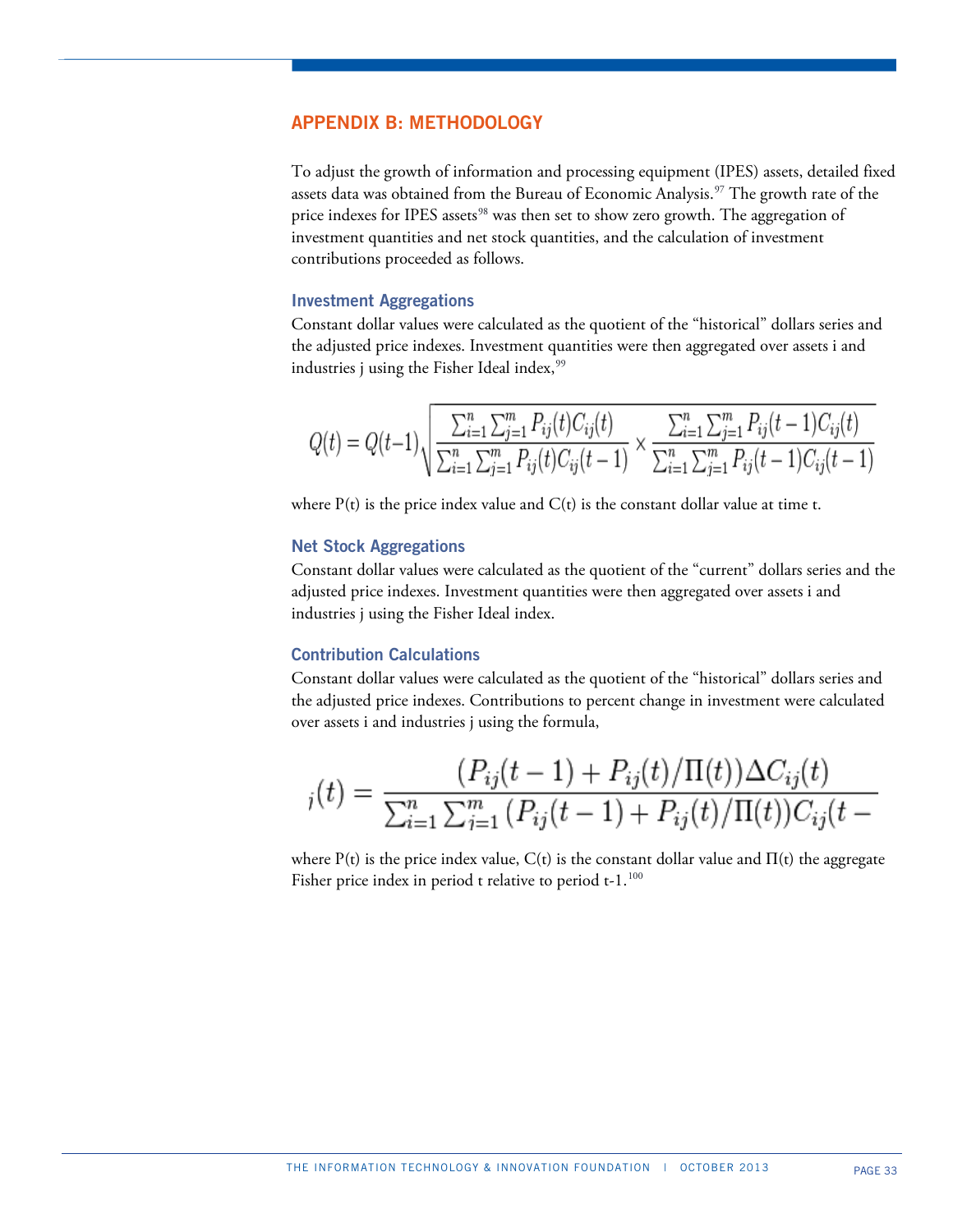# **ENDNOTES**

 $\overline{a}$ 

- 1. This is why, for example, studies on the role of IT in driving growth find that only 20 percent of the growth comes from the making the computers and the software, while 80 percent comes from the use of that IT. See Robert D. Atkinson and Andrew S. McKay, *Digital Prosperity: Understanding the Economic Benefits of the Information Technology Revolution* (Washington, DC: ITIF, 2007), http://www.itif.org/files/digital\_prosperity.pdf.
- 2. See Bureau of Economic Analysis, Fixed Assets (Private fixed assets by type; accessed September 16, 2013), http://www.bea.gov/iTable/index\_FA.cfm.
- 3. Robert D. Atkinson, "Driving Toward The Digital Economy and Digital Manufacturing" (presentation, Siemens PLM Software Conference, November 14, 2007), http://www.itif.org/files/vvsg/michigan1.pdf.
- 4. Wikipedia contributors, "Warehouse Management System," Wikipedia, The Free Encyclopedia, June 27, 2013, http://en.wikipedia.org/w/index.php?title=Warehouse\_management\_system&oldid=561883843.
- 5. Advanced Control Tech, "Advanced Control Tech's New Small CNC Machine is the Most Advanced Desktop CNC Router Available," news release, PRWeb, May 31, 2013,
- http://www.prweb.com/releases/small-cnc-machines/desktop-cnc-routers-2/prweb10787909.htm. 6. Robert D. Atkinson and David B. Audretsch, *Economic Doctrines and Policy Differences: Has the Washington Policy Debate Been Asking the Wrong Questions?* (Washington, DC: ITIF, 2008), http://www.itif.org/files/EconomicDoctrine.pdf .
- 7. See Robert Solow, "A Contribution to the Theory of Economic Growth," *Quarterly Journal of Economics* 70, no. 1 (1956): 65–94.
- 8. Michael Mandel, *Rational Exuberance: Silencing the Enemies of Growth and Why the Future is Better Than You Think* (New York: Harper Collins, 2004), pp. xii, xix.
- 9. See Barry Bluestone and Bennett Harrison, *Growing Prosperity: The Battle for Growth with Equity in the Twenty-first Century* (New York: Houghton Mifflin, 2000).
- 10. For example, see William R. Easterly, "Solow's Surprise: Investment is Not the Key to Growth" in *The Elusive Quest for Growth: Economists' Adventures and Misadventures in the Tropics* (Cambridge, MA: MIT Press, 2002), http://www.prweb.com/releases/small-cnc-machines/desktop-cnc-routers-2/prweb10787909.htm.
- 11. Paul M. Romer, "Beyond Classical and Keynsian Macroeconomic Policy," *Policy Options* (July–August 1994).
- 12. For example, see Easterly, "Solow's Surprise."
- 13. Since each additional forklift would be more valuable than the one it replaced.
- 14. ITIF Estimates
- 15. Xavier Sala-i-Martin, "15 Years of New Growth Economics: What Have We Learnt?" (speech, Fifth Annual Conference of the Central Bank of Chile: The Challenges of Economic Growth, Santiago, Chile, November 29–30, 2001).
- 16. Bart van Ark, "Measuring the New Economy: An International Comparative Perspective," *Review of Income and Wealth* 48 (2002): 1–14.
- 17. Lauren Hitt and Prasanna Tambe, "Measuring Spillovers from Information Technology Investments" (conference paper, 27th International Conference on Information Systems, Milwaukee, WI, 2006).
- 18. One exception might be if structures themselves have significant amounts of innovative equipment embedded in them (such as advanced HVAC systems, lighting, windows, etc.).
- 19. Lauren Hitt and Prasanna Tambe, "Measuring Spillovers from Information Technology Investments" (conference paper, 27th International Conference on Information Systems, Milwaukee, WI, 2006).
- 20. Aled ab Iorwerth, "Machines and the Economics of Growth" (working paper, Department of Finance, Ottawa, Canada, March 2005), http://www.fin.gc.ca/pub/pdfs/wp2005-05e.pdf.
- 21. See Robert D. Atkinson, Luke A. Stewart, Scott M. Andes and Stephen J. Ezell, *Worse Than the Great Depression: What Experts Are Missing About American Manufacturing Decline* (Washington, DC: ITIF, 2012), http://www2.itif.org/2012-american-manufacturing-decline.pdf.
- 22. Bureau of Economic Analysis, Detailed Data for Fixed Assets and Consumer Durable Goods (author's analysis; accessed July 1, 2013), http://www.bea.gov/national/FA2004/Details/Index.html.
- 23. Ibid.
- 24. Ibid.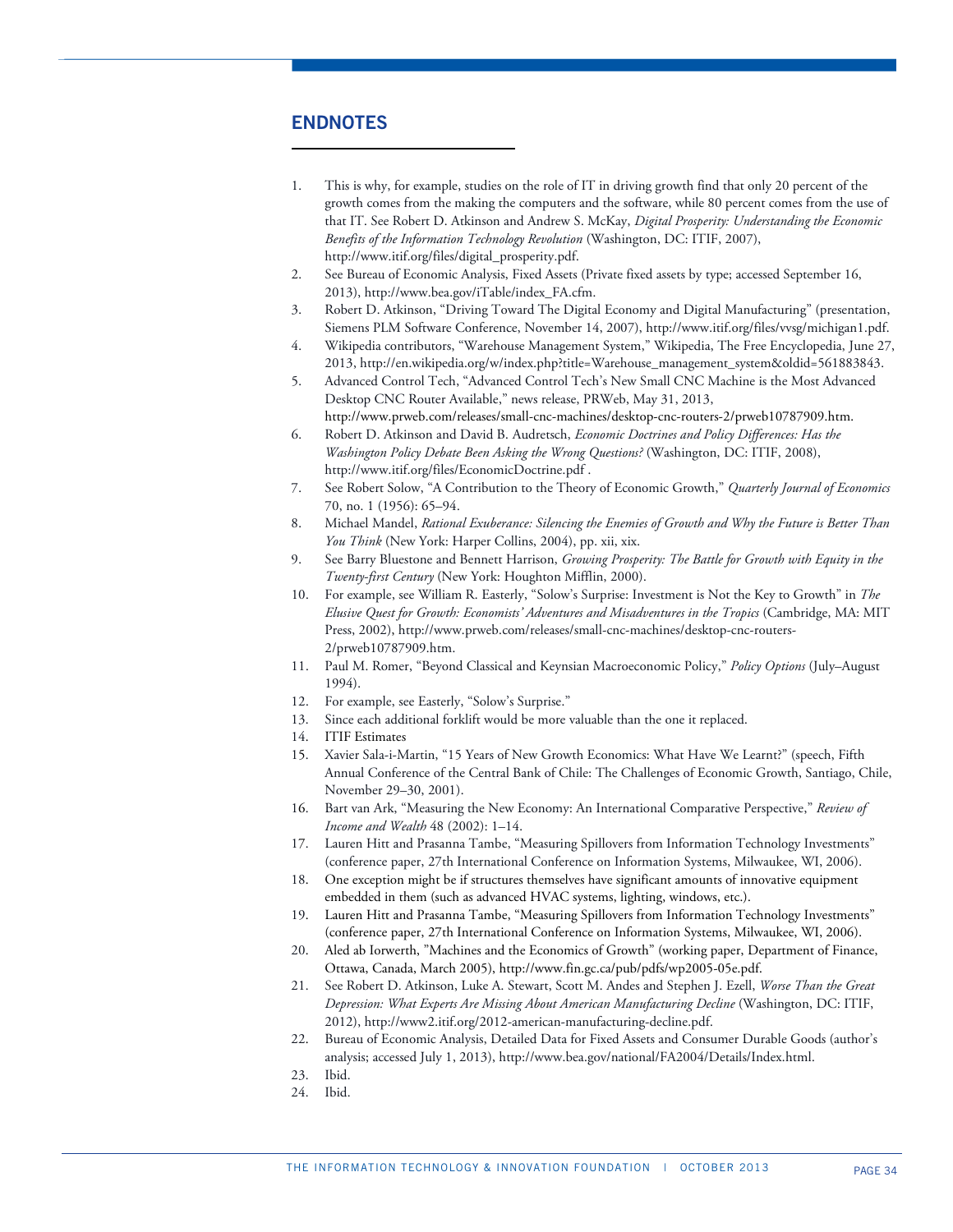- 25. Bureau of Economic Analysis, NIPA Archive for June 26, 2013 (Section 1: Domestic Product and Income; Section 5: Saving and Investment; accessed August 7, 2013), http://www.bea.gov/histdata/NIyearAPFFiles.asp?docDir=Releases/GDP\_and\_PI/2013/Q1/Third\_June-26-2013&year=2013&quarter=Q1.
- 26. Bureau of Economic Analysis, Detailed Data for Fixed Assets and Consumer Durable Goods (author's analysis; accessed July 1, 2013), http://www.bea.gov/national/FA2004/Details/Index.html.
- 27. It is possible to look back before 1980, because the IPES-adjustment is unnecessary for structures.
- 28.. 3rd-order polynomial regression.
- 29. "BEA Depreciation Estimates," Bureau of Economic Analysis, accessed August 20, 2013, http://www.bea.gov/national/FA2004/Tablecandtext.pdf. Author's analysis.
- 30. Bureau of Economic Analysis, Fixed Assets (Table 4.8. Chain-Type Quantity Indexes for Investment in Private Nonresidential Fixed Assets by Industry Group and Legal Form of Organization; accessed June 4, 2013), http://www.bea.gov/iTable/index\_FA.cfm.
- 31. Bureau of Economic Analysis, Fixed Assets (Table 4.2. Chain-Type Quantity Indexes for Net Stock of Private Nonresidential Fixed Assets by Industry Group and Legal Form of Organization; accessed June 4, 2013), http://www.bea.gov/iTable/index\_FA.cfm.
- 32. Bureau of Economic Analysis, Detailed Data for Fixed Assets and Consumer Durable Goods (author's analysis; accessed July 1, 2013), http://www.bea.gov/national/FA2004/Details/Index.html.
- 33. Ibid.

1

- 34. Ibid.
- 35. Bureau of Economic Analysis, NIPA Archive for June 26, 2013 (Section 1: Domestic Product and Income; Section 5: Saving and Investment; accessed August 7, 2013), http://www.bea.gov/histdata/NIyearAPFFiles.asp?docDir=Releases/GDP\_and\_PI/2013/Q1/Third\_June-26-2013&year=2013&quarter=Q1.
- 36. Bureau of Economic Analysis, Detailed Data for Fixed Assets and Consumer Durable Goods (author's analysis; accessed July 1, 2013), http://www.bea.gov/national/FA2004/Details/Index.html.
- 37. Any periods we chose to divide up our data, which spans 32 years, would have been somewhat arbitrary. Thus we chose to base the periods upon shared aggregate growth characteristics.
- 38. Bureau of Economic Analysis, Fixed Assets (Table 2.1. Current-Cost Net Stock of Private Fixed Assets, Equipment and Software, and Structures by Type; accessed June 4, 2013), http://www.bea.gov/iTable/index\_FA.cfm; Bureau of Economic Analysis, NIPA Archive for June 26, 2013 (Section 1: Domestic Product and Income; Section 5: Saving and Investment; accessed August 7, 2013),

http://www.bea.gov/histdata/NIyearAPFFiles.asp?docDir=Releases/GDP\_and\_PI/2013/Q1/Third\_June-26-2013&year=2013&quarter=Q1.

- 39. Bureau of Economic Analysis, Detailed Data for Fixed Assets and Consumer Durable Goods (author's analysis; accessed July 1, 2013), http://www.bea.gov/national/FA2004/Details/Index.html.
- 40. Ibid.
- 41. Ibid.
- 42. Bureau of Economic Analysis, Fixed Assets (Table 3.7E. Investment in Private Equipment and Software by Industry; accessed June 4, 2013), http://www.bea.gov/iTable/index\_FA.cfm; Bureau of Economic Analysis, NIPA Archive for June 26, 2013 (Section 1: Domestic Product and Income; Section 5: Saving and Investment; accessed August 7, 2013),

http://www.bea.gov/histdata/NIyearAPFFiles.asp?docDir=Releases/GDP\_and\_PI/2013/Q1/Third\_June-26-2013&year=2013&quarter=Q1.

- 43. For consistency with the fixed asset figures, GDP figures are pre-July 2013 BEA National Accounts revision. See "2013 Comprehensive Revision of the National Income and Product Accounts," Bureau of Economic Analysis, http://www.bea.gov/national/an1.htm#2013comprehensive.
- 44. Bureau of Economic Analysis, Detailed Data for Fixed Assets and Consumer Durable Goods (author's analysis; accessed July 1, 2013), http://www.bea.gov/national/FA2004/Details/Index.html.
- 45. Ibid.
- 46. Ibid.
- 47. Ibid.
- 48. Ibid.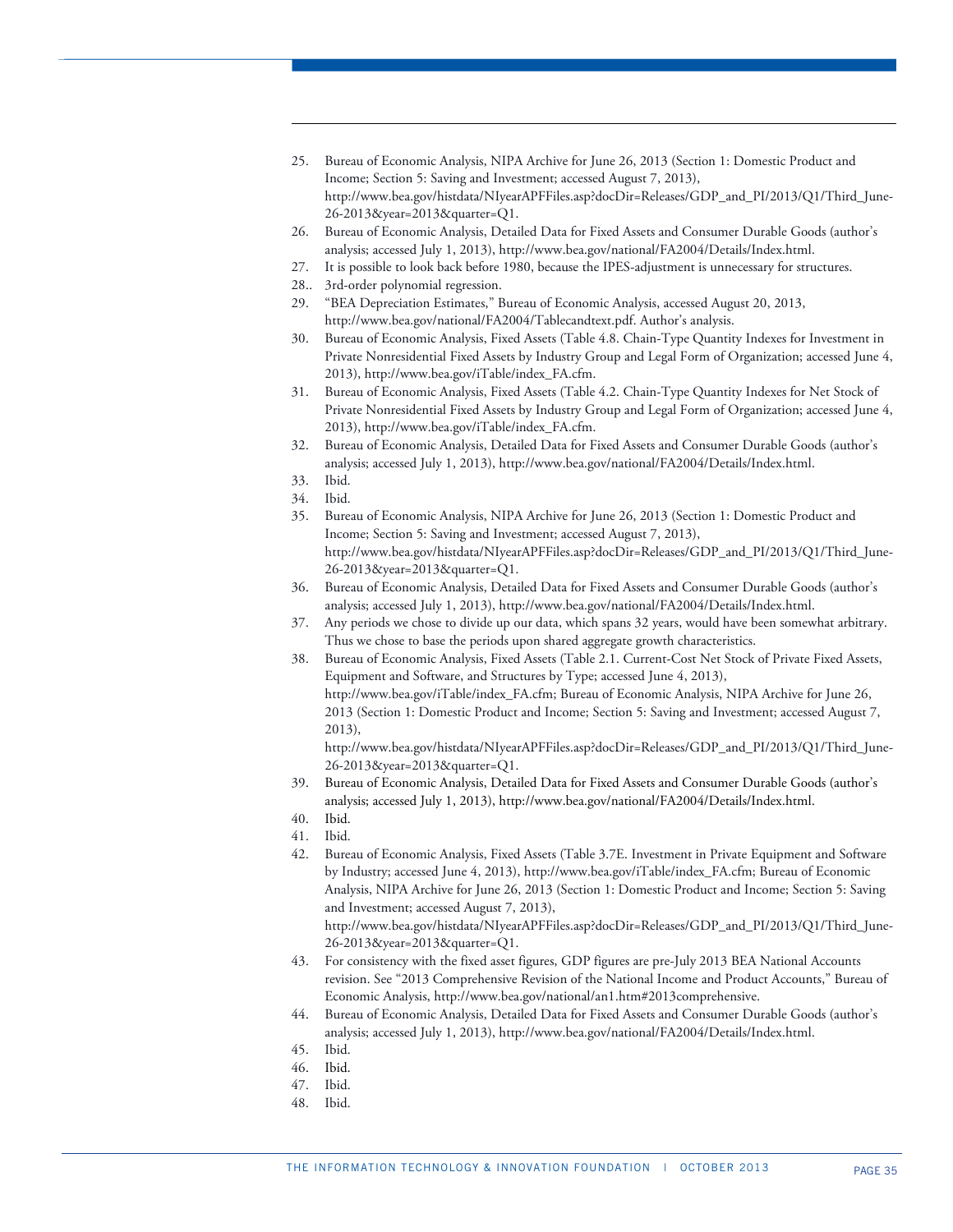49. Ibid.

1

- 50. Ibid.
- 51. Ibid.
- 52. Ibid.
- 53. Robert D. Atkinson and Stephen J. Ezell, *Innovation Economics: The Race for Global Advantage* (New Haven, CT: Yale University Press, 2012).
- 54. Jesús De Juan et al., *Global Sourcing in the Postdownturn Era* (Boston: Boston Consulting Group, 2010), https://www.bcgperspectives.com/content/articles/sourcing\_procurement\_supply\_chain\_management\_gl obal\_sourcing\_in\_the\_postdownturn\_era/.
- 55. Robert D. Atkinson and Scott M. Andes, *The Atlantic Century II: Benchmarking EU and U.S. Innovation and Competitiveness* (Washington, DC: Information Technology and Innovation Foundation, 2011), http://www.itif.org/files/2011-atlantic-century.pdf.
- 56. Ibid.
- 57. Bureau of Labor Statistics, Current Employment Statistics (manufacturing employment, seasonally adjusted; accessed March 14, 2012), http://www.bls.gov/ces/; Census Bureau, Statistical Abstract of the United States: 1941 (Washington, D.C.: 1942), http://www.census.gov/prod/www/abs/statab1901- 1950.htm. Jobs figures are for January 2000 to December 2010, and 1929 to 1933. From 1929 to 1933, U.S manufacturing employment fell by 31 percent.
- 58. Joel S. Yudken, *Executive Summary: Manufacturing Insecurity: America's Manufacturing Crisis and the Erosion of the U.S. Defense Industrial Base* (Washington, DC: AFL-CIO, 2010), http://www.ndia.org/Divisions/Divisions/Manufacturing/Documents/119A/1%20Manufacturing%20In security%20ES%20V2.pdf.
- 59. Foreign direct investor "outlays" differ slightly from the FDI "financial flows" used in the BEA's international transaction accounts in that financial flows are restricted only to funds flowing across the U.S. border, whereas outlays are restricted to "new" funds. For example, outlays include indirect acquisitions and establishments by a U.S. business that is already foreign owned, while financial flows exclude this, because the funding is new but does not flow across the border. Conversely, if a foreign investor provides additional funding to the U.S. business it already owns, then it is included in financial flows but excluded from outlays, because the funds flow across the border but are not new. That said, because we are only interested in new foreign dollars when it comes to Greenfield investment and because the correlation between the two series is extremely tight (+0.95), the data difference is of no consequence.
- 60. Luke Stewart, "The Sad Reality behind Foreign Direct Investment in the United States," The Innovation Files (blog), October 23, 2012, http://www.innovationfiles.org/the-sad-reality-behind-foreign-directinvestment-in-the-united-states/.
- 61. Gene Sperling, "Remarks at the Conference on the Renaissance of American Manufacturing" (speech, National Press Club, Washington, DC, March 27, 2012), http://www.whitehouse.gov/sites/default/files/administration-official/sperling\_- \_renaissance\_of\_american\_manufacturing\_-\_03\_27\_12.pdf.
- 62. Dean Krehmeyer, Matthew Orsagh and Kurt Schacht, *Breaking the Short-Term Cycle: Discussion and Recommendations on How Corporate Leaders, Asset Managers, Investors, and Analysts Can Refocus on Long-Term Value* (Charlottesville, VA: CFA Institute, 2006), http://www.corporate-ethics.org/pdf/Shorttermism\_Report.pdf.
- 63. Ibid.
- 64. John Asker, Joan Farre-Mensa and Alexander Ljungqvist, "Corporate Investment and Stock Market Listing: A Puzzle?" (working paper, New York University, April 22, 2013), https://papers.ssrn.com/sol3/papers.cfm?abstract\_id=1603484.
- 65. Bureau of Economic Analysis, National Income and Product Accounts Tables (Table 6.20; net corporate dividend payments by industry), http://www.bea.gov/national/nipaweb/Index.asp (accessed October 20, 2010); Bureau of Economic Analysis, Fixed Assets Accounts Tables (Table 3.7ES; investment in private fixed assets by industry), http://www.bea.gov/national/FA2004/Index.asp (accessed October 20, 2010 ).
- 66. Aswath Damodaran, "Dividends and Taxes: An Analysis of the Bush Dividend Tax Plan" (working paper, Stern School of Business, New York University, 2003), http://pages.stern.nyu.edu/~adamodar/pdfiles/papers/divtaxes.pdf.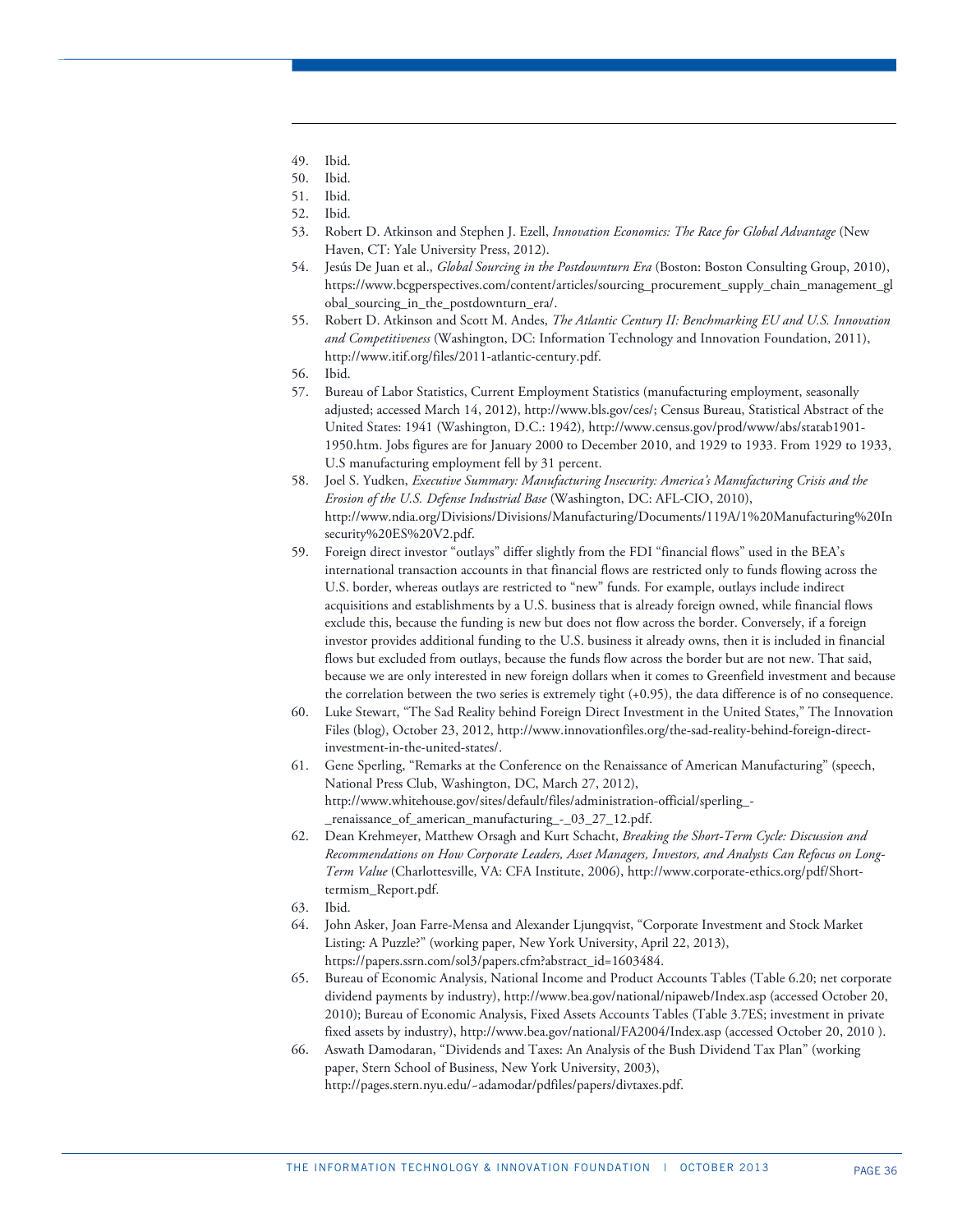67. See Clayton W. Christensen, *The Innovator's Dilemma: When New Technologies Cause Great Firms to Fail* (Cambridge, MA: Harvard Business Review Press, 1997).

1

- 68. Steve Denning, "Clayton Christensen: How the Pursuit of Profits Kills Innovation and the U.S. Economy," *Forbes*, November 18, 2011, http://www.forbes.com/sites/stevedenning/2011/11/18/claytonchristensen-how-pursuit-of-profits-kills-innovation-and-the-us-economy/.
- 69. See Aspen Institute, *Business and Society Program, Overcoming Short-Termism: A Call for a More Responsible Approach to Investment and Business Management* (Washington, DC: Aspen Institute, 2009), http://www.aspeninstitute.org/sites/default/files/content/images/Overcoming%20Shorttermism%20AspenCVSG%2015dec09.pdf.
- 70. See P. Alexander Quimby, "Addressing Corporate Short-termism through Loyalty Shares," *Florida State University Law Review* 40, no. 2 (2013): 389–413; and Kristina Peterson, "Loyalty Shares—It's a Long Story," *Wall Street Journal*, May 10, 2011,

http://online.wsj.com/article/SB10001424052748703864204576315533522453932.html. 71. See Sir George Cox, *Overcoming Short-termism within British Business: The Key to Sustained Economic Growth* (London: Labour Party, 2013), http://www.mbsportal.bl.uk/taster/subjareas/accfinecon/labour/144083overcomingshorttermism13.pdf.

- 72. Ben S. Bernanke, "The Determinants of Investment: Another Look," *American Economic Review* 73, no. 2 (1983): 71–75.
- 73. Austan Goolsbee, "Investment Tax Incentives, Prices, and the Supply of Capital Goods," *Quarterly Journal of Economics* 113, no. 1 (February 1998): 121–148.
- 74. Lawrence H. Summers and Alan J. Auerbach, "The Investment Tax Credit: An Evaluation" (working paper, National Bureau of Economic Research, November 1979), http://www.nber.org/papers/w0404.pdf.
- 75. Jess Edgerton, "The Effects of Taxation on Business Investment: New Evidence from Used Equipment" (working paper, Federal Reserve Board, January 2011), http://edge.marginalq.com/new\_usedAssets.pdf.
- 76. Alan J. Auerbach and Kevin Hassett, "Recent U.S. Investment Behavior and the Tax Reform Act of 1986: A Disaggregate View" (working paper, National Bureau of Economic Research, February 1991), http://www.nber.org/papers/w3626.
- 77. PricewaterhouseCoopers Vienna, *Tax Aspects of Industrial Investment in Austria* (Vienna: Austrian Business Agency, 2009), http://www.pwc.com/de\_AT/at/publikationen/steuern-und-recht/tax-aspectsof-industrial-investment-in-austria.pdf.
- 78. Deloitte, *Malaysia International Tax and Business Guide* (New York: Deloitte, 2012), http://www.deloitte.com/assets/Dcom-Malaysia/Local%20Assets/Documents/Tax/Malaysia%20Country%20Tax%20Guide%202012.pdf.
- 79. Deloitte, *Taxation and Investment in the United Kingdom 2013* (New York: Deloitte, 2013), http://www.deloitte.com/assets/Dcom-Global/Local%20Assets/Documents/Tax/Taxation%20and%20Investment%20Guides/2013/dttl\_tax\_g uide\_2013\_UnitedKingdom.pdf.
- 80. Deloitte, *Taxation and Investment in Singapore 2012* (New York: Deloitte, 2012), http://www.deloitte.com/assets/Dcom-Global/Local%20Assets/Documents/Tax/Taxation%20and%20Investment%20Guides/2012/dttl\_tax\_g uide\_2012\_Singapore.pdf.
- 81. Thomas Dalsgaard, "Japan's Corporate Income Tax—Overview and Challenges" (working paper, International Monetary Fund, March 2008), http://www.imf.org/external/pubs/ft/wp/2008/wp0870.pdf.
- 82. "Archived Tax Expenditures and Evaluations 2010," Department of Finance Canada, December 14, 2010, http://fin.gc.ca/taxexp-depfisc/2010/taxexp1004-eng.asp.
- 83. Rob Atkinson, "Could a Fed Under Larry Summers Worsen America's Investment Drought?," *Ten Miles Square* (blog), *Washington Monthly*, September 9, 2013, http://www.washingtonmonthly.com/ten-milessquare/2013/09/could a fed under larry summer046790.php.
- 84. Jane G. Gravelle, "What Can Private Incentives Accomplish? The Case of the Investment Tax Credit," *National Tax Journal* 46, no. 3 (1993): 275–290.
- 85. This is a net cost with approximately \$34 billion of offsetting savings coming from eliminating the current Modified Accelerated Cost-Recovery System (MACRS). The methodology incorporates the additional cost from the induced increase in investment. See Robert D. Atkinson, *An Innovation and*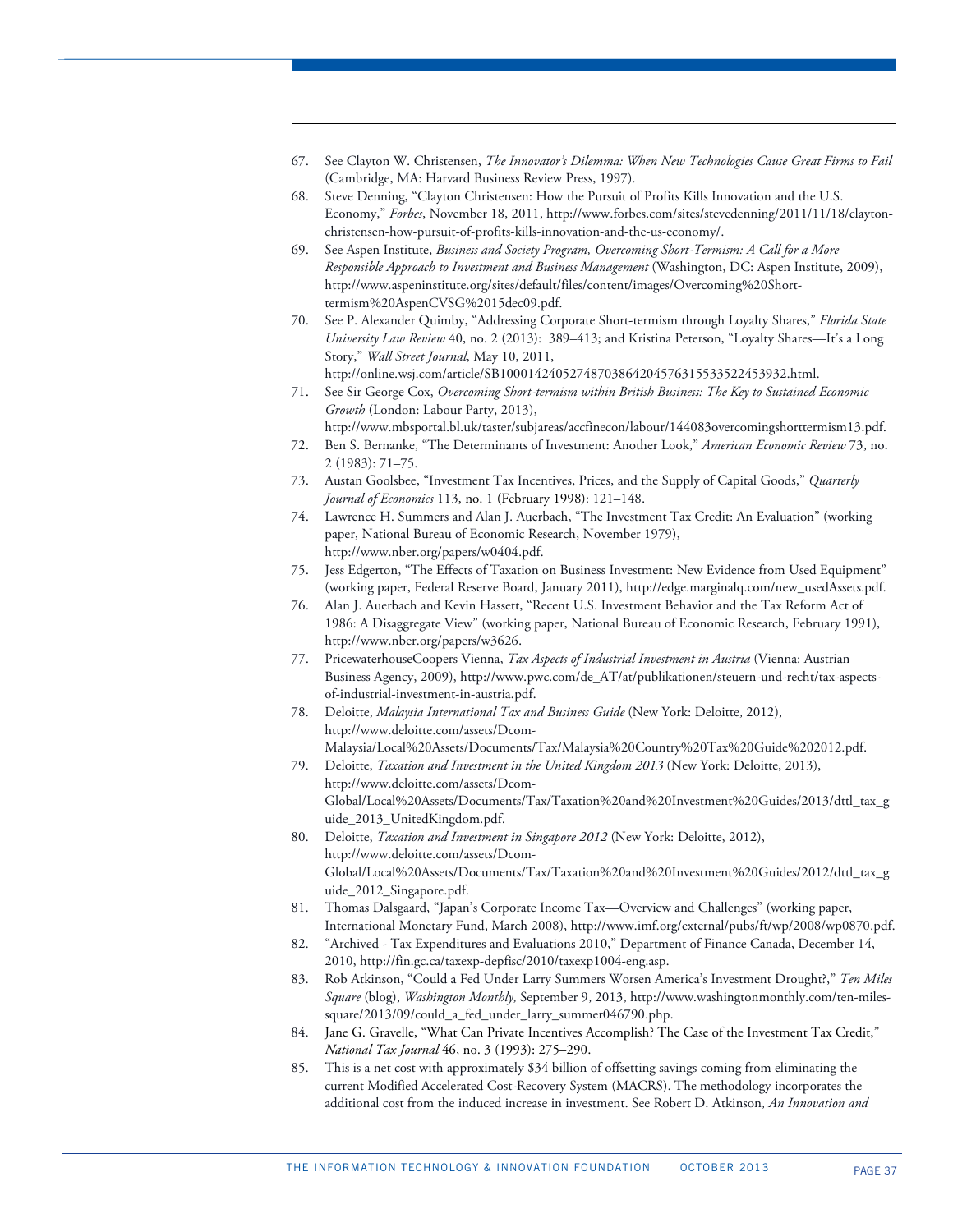*Competitiveness Centered Deficit Reduction Approach* (Washington, DC: ITIF, forthcoming) and Matthew Stepp and Robert D. Atkinson, *An Innovation Carbon Price: Spurring Clean Energy Innovation while Advancing U.S. Competitiveness* (Washington, DC: ITIF, 2011), http://www.itif.org/files/2011 innovation-carbon-price.pdf.

- 86. Tom Neubig, "Where's the Applause? Why Most Corporations Prefer a Lower Tax Rate," *Tax Notes*, April 24, 2006.
- 87. Bureau of Economic Analysis, NIPA Archive for June 26, 2013 (Section 1: Domestic Product and Income; Section 5: Saving and Investment; accessed August 7, 2013), http://www.bea.gov/histdata/NIyearAPFFiles.asp?docDir=Releases/GDP\_and\_PI/2013/Q1/Third\_June-26-2013&year=2013&quarter=Q1.
- 88. Bureau of Economic Analysis, Fixed Assets (Table 2.8. Chain-Type Quantity Indexes for Investment in Private Fixed Assets, Equipment and Software, and Structures by Type; accessed August 7, 2013), http://www.bea.gov/iTable/index\_FA.cfm.
- 89. Ibid.

1

- 90. Jack Triplett, *Handbook on Hedonic Indexes and Quality Adjustments in Price Indexes* (Paris: OECD, 2006), http://browse.oecdbookshop.org/oecd/pdfs/free/9306081e.pdf.
- 91. Bureau of Economic Analysis, GDP-by-industry Accounts (Chain-Type Quantity Indexes for Value Added by Industry; accessed August 22, 2013), http://www.bea.gov/iTable/index\_industry.cfm.
- 92. Bureau of Economic Analysis, GDP-by-industry Accounts (Contributions to Percent Change in Real Gross Domestic Product by Industry; accessed August 22, 2013), http://www.bea.gov/iTable/index\_industry.cfm.
- 93. See Aktinson et al., *Worse than the Great Depression*, 33.
- 94. Milton Friedman, *Essays in Positive Economics* (Chicago: University of Chicago Press, 1953).
- 95. Bureau of Economic Analysis, Detailed Data for Fixed Assets and Consumer Durable Goods (author's analysis; accessed July 1, 2013), http://www.bea.gov/national/FA2004/Details/Index.html.
- 96. Ibid.
- 97. See Bureau of Economic Analysis, Detailed Data for Fixed Assets and Consumer Durable Goods, http://www.bea.gov/national/FA2004/Details/Index.html.
- 98. IPES asset codes: EP1A, EP1B, EP1C, EP1D, EP1E, EP1F, EP1G, EP1H, ENS1, ENS2, ENS3, EP20, EP34, EP35, EP36, EP31, and EP12.
- 99. See Irving Fisher, *The Making of Index Numbers* (Boston: Houghton-Mifflin, 1922).
- 100. See Karl Whelan, "A Guide to the Use of Chained Aggregated NIPA Data" (working paper, Federal Reserve Board, June 2000), http://irserver.ucd.ie/bitstream/handle/10197/253/whelank\_workpap\_032.pdf.